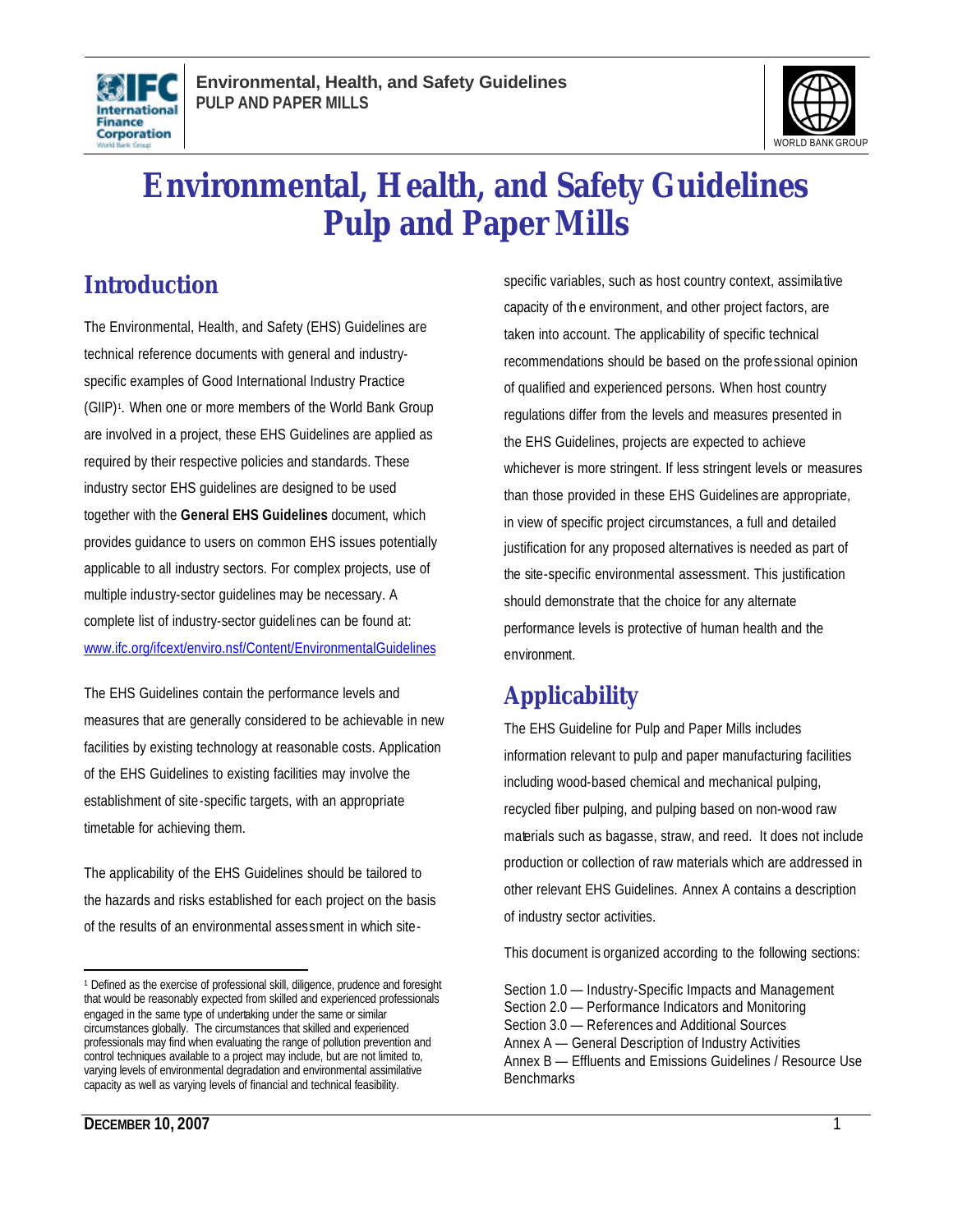



## **1.0 Industry-Specific Impacts and Management**

The following section provides a summary of EHS issues associated with pulp and paper mills, which generally occur during the operational phase, along with recommendations for their management. Recommendations for the management of EHS issues common to most large industrial facilities during the construction, operation and decommissioning phases are provided in the **General EHS Guidelines**.

## **1.1 Environment**

The more significant environmental aspects of pulp and paper mills during the operational phase relate to:

- **Wastewater**
- Air emissions
- Waste
- Noise

#### **Wastewater**

Pulp and paper manufacturing activities may generate wastewater discharges at a rate of 10-250 cubic meters per metric ton (m3/t) of product. Product is measured as air dry pulp (ADP<sup>2</sup> ) in pulp mills, and as weight of paper sold in paper and board mills. Prior to treatment pulp mill effluents are high in total suspended solids (TSS; mainly from cooking and pulping process screening, washing, and bleaching stages as well as from debarking residue, chemical recovery inorganics and fillers); biochemical oxygen demand (BOD) chemical oxygen demand (COD) and dissolved organic compounds mainly arising from wet debarking cooking/pulping, screening, washing, bleaching, and chemical recovery plant liquor spills). Bleach plant effluents may include PCDD (poly chlorinated

dibenzodioxins) and PCDF (poly chlorinated dibenzofurans), commonly referred to as chlorinated dioxins and furans. When Elemental Chlorine Free (ECF) or Total Chlorine Free (TCF) bleaching technologies are used, the concentrations of dioxins and furans in the effluents are below the detection limits. 3 .

Among the sources of nitrogen and phosphorus compounds released into wastewaters, and potentially contributing to eutrophication of receiving waters, is the wood raw material which is also a source of resin acids. Resin acids, especially those based on coniferous wood pulp, can be toxic to fish and benthic invertebrates. Chlorinated phenols can be produced by elemental chlorine based bleaching of pulp.

Other issues related to wastewater discharges may include fish tainting, color related to COD content and discharges of black liquor, pulp spills from overflowing tanks, and runoff from log yards. This last source may contain toxic chemicals (such as tannins, phenols, resins, and fatty acids) leached from the timber, and soil and other materials washed out of the bark.

#### **Wastewater Management – General**

Information about water conservation strategies applicable to most industrial facilities, which may contribute to the reduction of wastewater streams, is provided in the **General EHS Guidelines.** Industry-specific wastewater prevention strategies potentially applicable to most pulp and paper manufacturing processes are presented below. Recommended wastewater prevention and control methods include the following:

 $\overline{a}$ 

<sup>2</sup> Air dry pulp refers to pulp that is 90% dry.

 $\overline{a}$ <sup>3</sup> Of the chemicals listed in Annex C of the Stockholm Convention, only PCDD and PCDF have been identified as being produced during the production of pulp using elemental chlorine. Of the 17 PCDD/PCDF congeners with chlorine in the 2,3,7 and 8 positions, only two congeners – namely 2,3,7,8-TCDD and 2,3,7,8- TCDF – have been identified as potentially being produced during chemical pulp bleaching using chlorine. Most of the formation of the 2,3,7,8-TCDD and 2,3,7,8- TCDF is generated in the C-stage of bleaching via the reaction of chlorine with precursors of TCDD and TCDF (UNEP, 2006).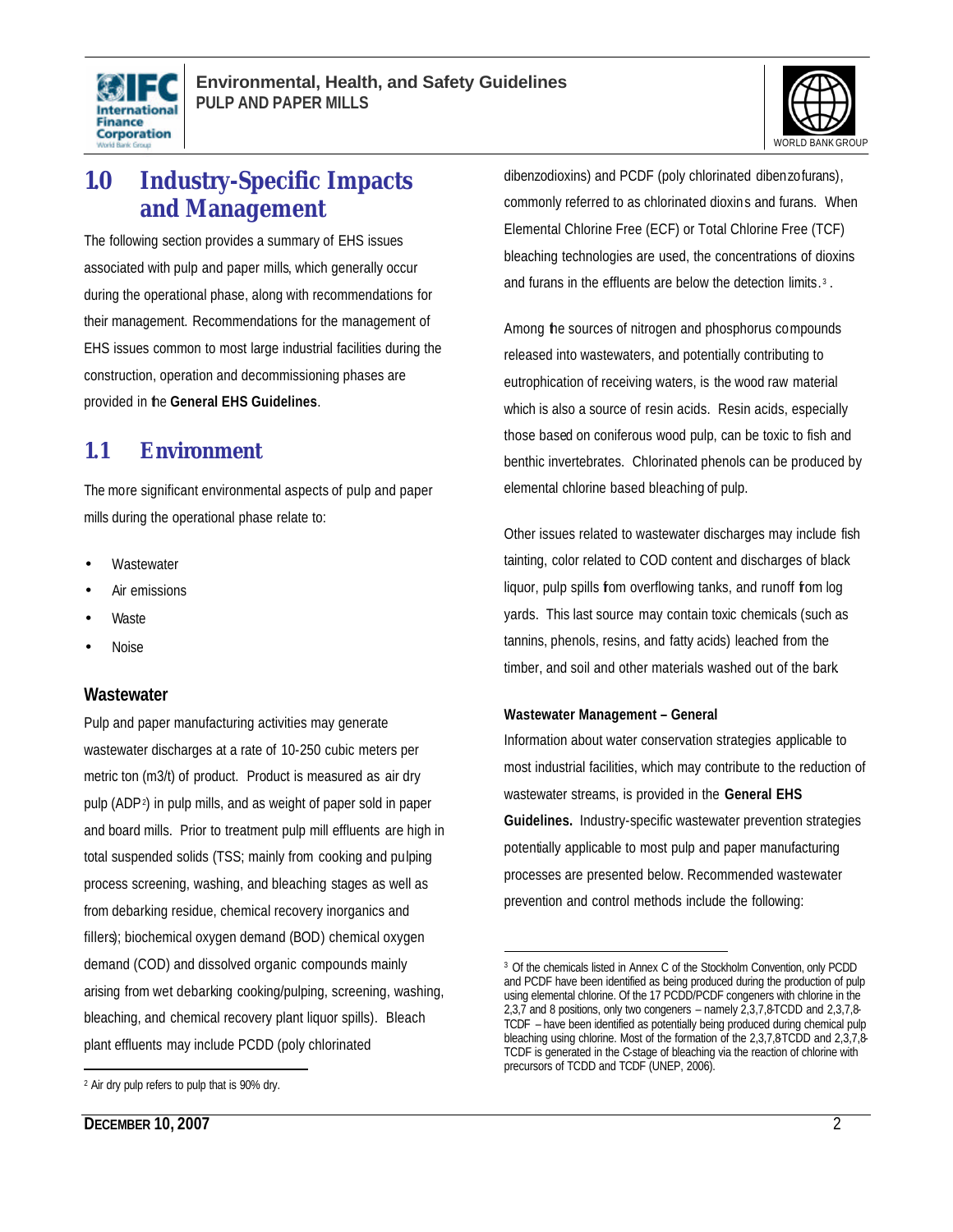



- Dry debarking of wood;
- Systems for collection and recycling of temporary and accidental discharges from process water spills;
- Sufficient and balanced volumes of pulp storage, broke storage and white water storage tanks to avoid or reduce process water discharges;
- Recycling of wastewater, with or without simultaneous recovery of fibers (using filters or flotation plants);
- Separation of contaminated and non- contaminated (clean) wastewaters with collection and reuse of clean non-contact cooling waters and sealing waters;
- Potentially contaminated stormwater includes runoff from log and wood handling areas, process equipment, building roofs and areas immediately around the mill process areas. This should be combined with process effluent for treatment.

Guidance applicable to the management of cooling water, and additional guidance applicable to stormwater, is presented in the **General EHS Guidelines**.

#### **Wastewater Management – Kraft and Sulfite Pulp Mills**

Additional recommended wastewater prevention and control methods for Kraft and sulfite mills include the following:

- Oxygen delignification ahead of the bleach plant;
- Efficient washing of the pulp ahead of the bleaching (Kraft and sulfite mills);
- Decreasing or eliminating the formation of 2,3,7,8-TCDD and 2,3,7,8-TCDF in wood and non-wood bleaching processes by <sup>4</sup> :
	- o Replacement of elemental chlorine bleaching with elemental chlorine free (ECF) bleaching<sup>5</sup> or total chlorine free (TCF) bleaching

#### <sup>4</sup> UNEP, 2006.

 $\overline{a}$ 

- o Reducing application of elemental chlorine by decreasing chlorine multiple or increasing the substitution of chlorine dioxide for molecular chlorine
- o Minimizing precursors such as dibenzo-p-dioxin and dibenzofuran entering the bleach plant by using precursor-free additives and thorough washing;
- o Maximize knot removal
- o Eliminating pulping of furnish contaminated with polychlorinated phenols
- Removal of hexenuronic acids by mild hydrolysis for hardwood pulp, especially eucalyptus;
- Collection and recycling of spent cooking liquor spills;
- Stripping and reuse of evaporation and digester condensates in order to reduce odor producing total reduced sulfur (TRS) compounds (Kraft and sulfite mills).
- Neutralization of spent cooking liquor before evaporation and reuse of condensate in order to reduce dissolved organics (Sulfite mills);
- Including chemical recovery in sulfite as well as Kraft mills.

#### **Wastewater Management – Mechanical and Chemimechanical Mills**

Additional recommended wastewater prevention and control methods for mechanical and chemi-mechanical mills include the following:

- Minimizing reject losses;
- Maximizing water recirculation in mechanical pulping process;
- Application of thickeners to effectively separate water systems from the pulp and paper mills;

 $\overline{a}$ <sup>5</sup> ECF bleaching requires on-site manufacture of chlorine dioxide (ClO<sub>2</sub>). The ClO2 process chosen should have low production of chlorine as a by -product of ClO2 production.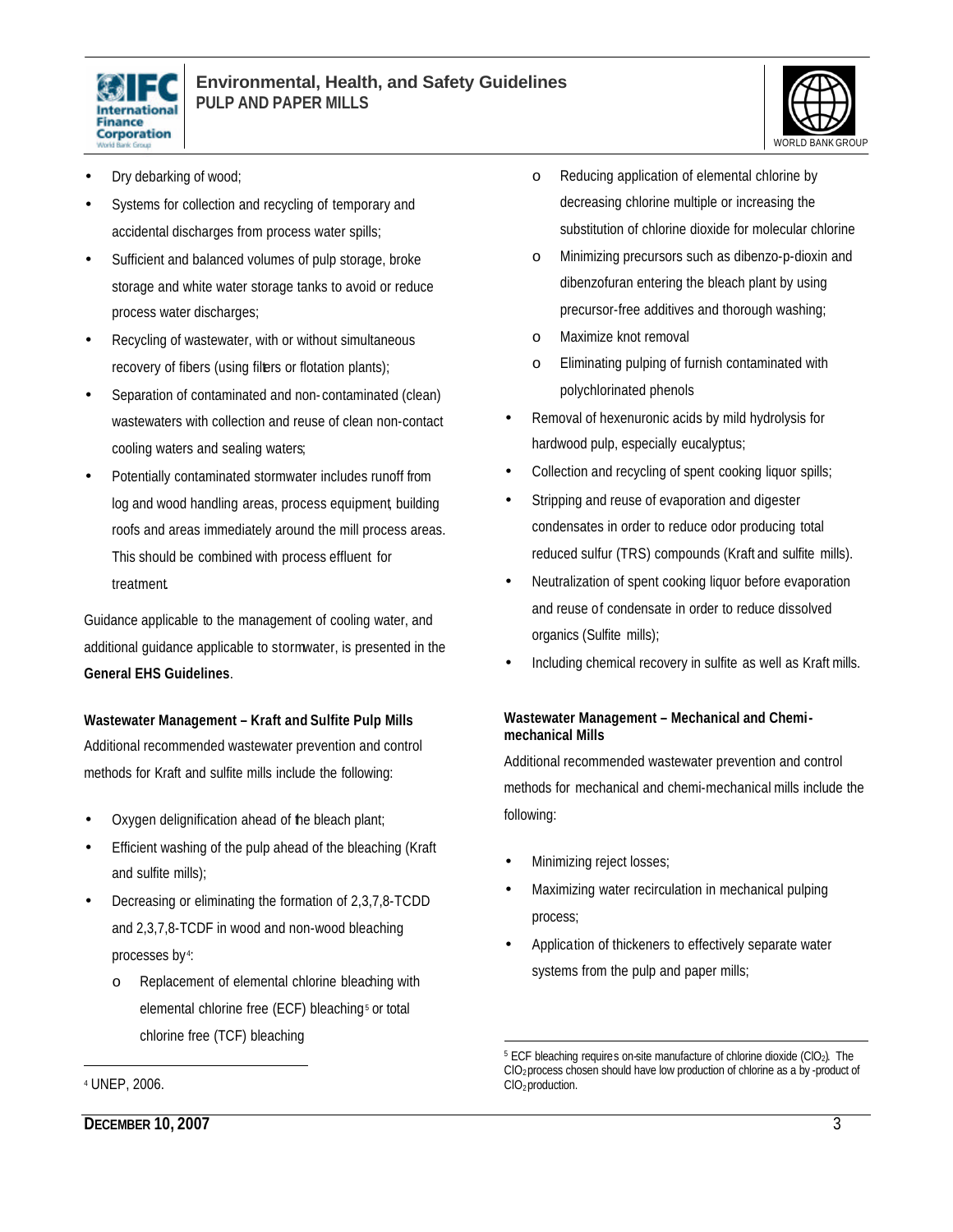



Separation of pulp mill and paper mill water systems as well as use of counter-current water system from paper to pulp mill to reduce overall water consumption, TSS and dissolved organics.

#### **Wastewater Management – Paper and Integrated Mills**

Additional recommended wastewater prevention and control methods for paper and integrated mills include the following:

- Recycling of white water, with fiber recovery by means of disc filters, drum filters or micro flotation units and minimization of the number of fresh water intake points to the white water system;
- Separate treatment of coating wastewaters, e.g. by ultra filtration – recycling of coating chemicals;
- Substituting potentially harmful process chemicals with less harmful alternatives.

#### **Wastewater Treatment**

End of pipe wastewater treatment technologies will depend on several factors including effluent composition, measurable effluent quality requirements, and discharge location (e.g. direct to water course or pre-treatment before discharge to municipal or other WWTP). Pulp mill wastewater treatment should typically include primary treatment consisting of neutralization, screening, sedimentation (or occasionally floatation/ hydrocycloning) to remove suspended solids, biological/secondary treatment to reduce the organic content in wastewater and destroy toxic organics, and, less frequently, tertiary treatment to further reduce toxicity, suspended solids,

organics, and color. Wastewater treatment processes generate sludge which requires management as a waste material or as by-products.

Generic wastewater treatment technologies are discussed in the **General EHS Guideline**. Specific recommended applications common in the paper and pulp industry are as follows:

- **Primary mechanical treatment:** A mechanical clarification basin or settling pond is commonly used to remove suspended solids from wastewater. Chemical flocculation to assist in the removal of suspended solids is sometimes applied;
- Secondary treatment: Biological treatment is applied in most types of pulp and paper operations with relatively high discharges of organic pollutants, including toxic compounds such as resin acids and chlorinated organics. Specific applications include a number of different types and configurations of biological treatment. The most commonly used systems include a combination of i) activated sludge; ii) aerated lagoons; iii) biological filters of various types, often used in combination with other methods; iv) anaerobic treatment used as a pre-treatment stage, followed by an aerobic biological stage; and v) combinations of different methods, when very high efficiencies are necessary;
- Additionally, extended aeration time is sometimes required to oxidize toxic compounds such as resin and fatty acids, reduce biological sludge formation and to help ensure consistently high levels of treatment;
- Anaerobic biological pretreatment is favored for certain types of effluents that are high in BOD/COD and low in toxic substances, such as sulfite pulping condensates and mechanical pulping and RCF effluents, with reuse of the remaining purified condensates to reduce overall water consumption and effluent volumes.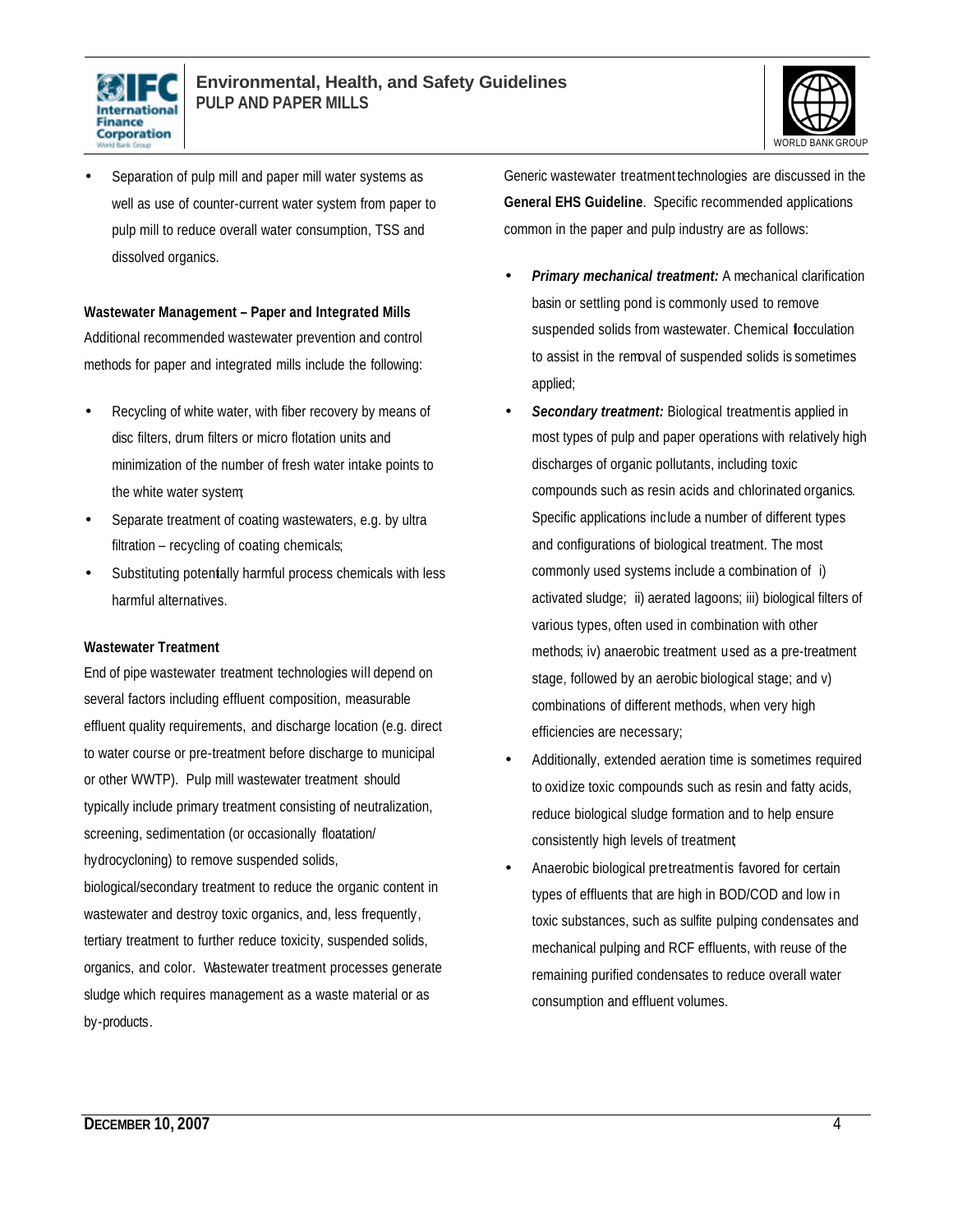



### **Air Emissions**

The principal air emissions in pulp and paper production consist of process gases which vary by type of pulping process and which may include sulfur compounds (with associated odor issues), particulate matter, nitrogen oxides, volatile organic compounds, chlorine, carbon dioxide, and methane. Other common sources of emissions include flue gases from incineration plants and from auxiliary steam and power generating units emitting particulate matter, sulfur compounds and nitrogen oxides.

#### **Process Gases – Kraft and Sulfite Mills**

*Malodorous Gases (Kraft mills)* - Kraft pulping processes typically emit highly malodorous reduced sulfur compounds denoted as total reduced sulfur (TRS), which include hydrogen sulfide, methyl mercaptan, dimethyl sulfide, and dimethyl disulfide. Wastewater treatment plants can sometimes be a more significant source of malodorous gases that the process itself. Recommended emissions management strategies include the following:

- For bleached and unbleached Kraft mills, malodorous gases from vents at all points in the process handling black liquor, unwashed brown pulp, partially washed brown pulp, unbleached pulp, and condensates should be collected and incinerated to completely oxidize all reduced sulfur compounds;
- In the case of high concentration gases (generally from condensates and digester vents), a stand-by system for incineration should be provided, designed to take over from the main system, as required, thus minimizing venting of TRS gases to the atmosphere;
- In sensitive situations (i.e. proximity to residential areas), consideration should be given to a standby incinerator or other alternative incineration point for the low-concentration

TRS gases. The recovery boiler is the preferred point of incineration;

- As far as possible, the point of discharge of the necessary emergency vents to atmosphere should be a high, hot stack, such as the recovery or power boiler.
- When waste water treatment plant odors are problematic, considering use of oxygen activated sludge with capture and subsequent incineration of gaseous emi ssions.

Incineration of the TRS gases can be accomplished within the process equipment, preferably in the recovery boiler where sulfur can be recovered, but also in the power boiler. For concentrated gases, other options include the lime kiln (although the resulting generation of calcium sulfate needs to be considered), or in a separate external incinerator.

*Recovery Boilers (Kraft and sulfite mills)* – Emissions from recovery boilers are typically characterized by the presence of particulate matter and sulfur dioxide. Other key constituents include nitrogen oxides and sometimes hydrogen sulfide in kraft mills. Sulfur dioxide recovery is considered fundamental in sulfi te mills. Primary emissions management strategies include the following:

- Oxidation of black liquor prior to direct contact evaporation<sup>6</sup>
- Reducing sulfur emissions by concentrating black liquor in the evaporator (Kraft mills) above 75% dry solids before incineration in the recovery boiler;
- Reducing sulfur emissions by controlling combustion process parameters in the recovery boiler including temperature, air supply, distribution of black liquor in the furnace, and furnace load (Kraft mills);

 $\overline{a}$ <sup>6</sup> Applicable to existing facilities, as direct contact evaporators should not be used in new facilities.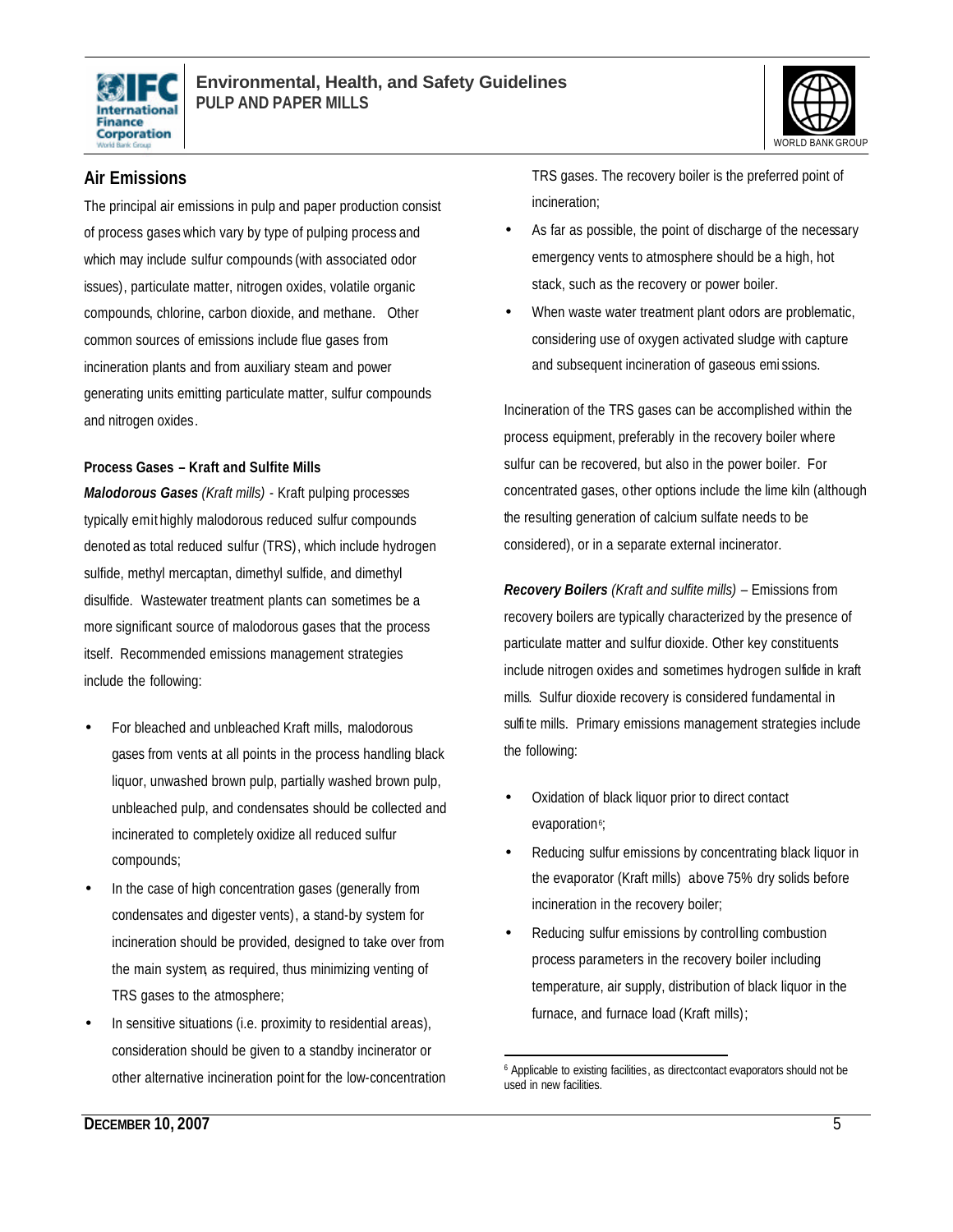



- Reduced emissions of nitrogen oxides  $(NO<sub>x</sub>)$  by control of firing conditions, such as excess air;
- Collecting SO<sub>2</sub> emissions by absorption in alkaline solution to generate new cooking liquor (sulfite pulp mills)

Stacks should be designed according to the Good International Industry Practice (GIIP) approach provided in the **General EHS Guidelines.<sup>7</sup>**

*Lime Kilns (Kraft mills)* – The calcination reaction process results in emissions of  $NO<sub>x</sub>$ ,  $SO<sub>2</sub>$ , and particulate matter. TRS gases may also be released due to poor removal of sodium sulfide ( $Na<sub>2</sub>S$ ) from the lime mud. Recommended primary emissions management strategies include the following:

- SO<sub>2</sub> emissions should be reduced through use of low sulfur content fuel and control of excess oxygen;
- $NO<sub>x</sub>$  emissions should be reduced through control of firing conditions;
- Hydrogen sulfide emissions should be reduced by proper kiln operation and control of residual sodium sulfide in the lime mud. This can be achieved by proper lime mud washing and filtering to remove sodium sulfide and decrease water content (to about 20 to 30 percent) which permits on-filter air oxidation of residual sulfide prior to the dried mud entering the kiln.

Recommended secondary emissions control measures applicable to the above sources of emissions include the following:

- Use of secondary particulate emissions controls such as electrostatic precipitators in recovery boilers, auxiliary boilers, and lime kilns;
- Use of secondary  $SO<sub>2</sub>$  emissions controls such as alkaline wet scrubbers for removal of acid gases and by-products of the incineration of TRS gases.

**Volatile Organic Compounds** *(All mills)* **<sup>8</sup>** - Volatile organic compounds (VOCs) are emitted to the atmosphere from poorly designed utility boilers burning bark and other wood-based fuel.

At mechanical pulping mills, principal sources of VOC emissions include evacuation of air from wood-chip washing and from the condensing shower, where steam released in mechanical pulping processes, contaminated with volatile wood components, is condensed. The concentrations of VOCs depend on the resin content of the wood and the specific defiberizing techniques applied. The emitted substances include acetic acids, formic acids, ethanol, pinenes, and terpenes. Recommended measures to minimize VOC emissions include:

- Ensure that VOC emissions from mechanical pulping of wood with high extractive (resin) content are recovered in the heat recovery units and the start-up scrubber (for TMP steam), and collect and further treat volatile compounds. VOC-containing exhaust air can be incinerated in existing boilers or a separate furnace. Terpenes can be recovered from those contaminated condensates that contain mainly terpenes;
- Operating bark boilers with excess oxygen sufficient to prevent VOC (and CO) emissions while minimizing formation of  $NO<sub>x</sub>$ . Fluidized bed technology is preferred for solid waste boilers.

 $\overline{a}$ 

<sup>&</sup>lt;sup>7</sup> For pulp mills, this may consist of a high single stack typically over 100 meters in height above immediately surrounding land or as defined by atmospheric emissions dispersion modeling.

 $\overline{a}$ 8 This section addresses VOCs other than the malodorous compounds discussed above.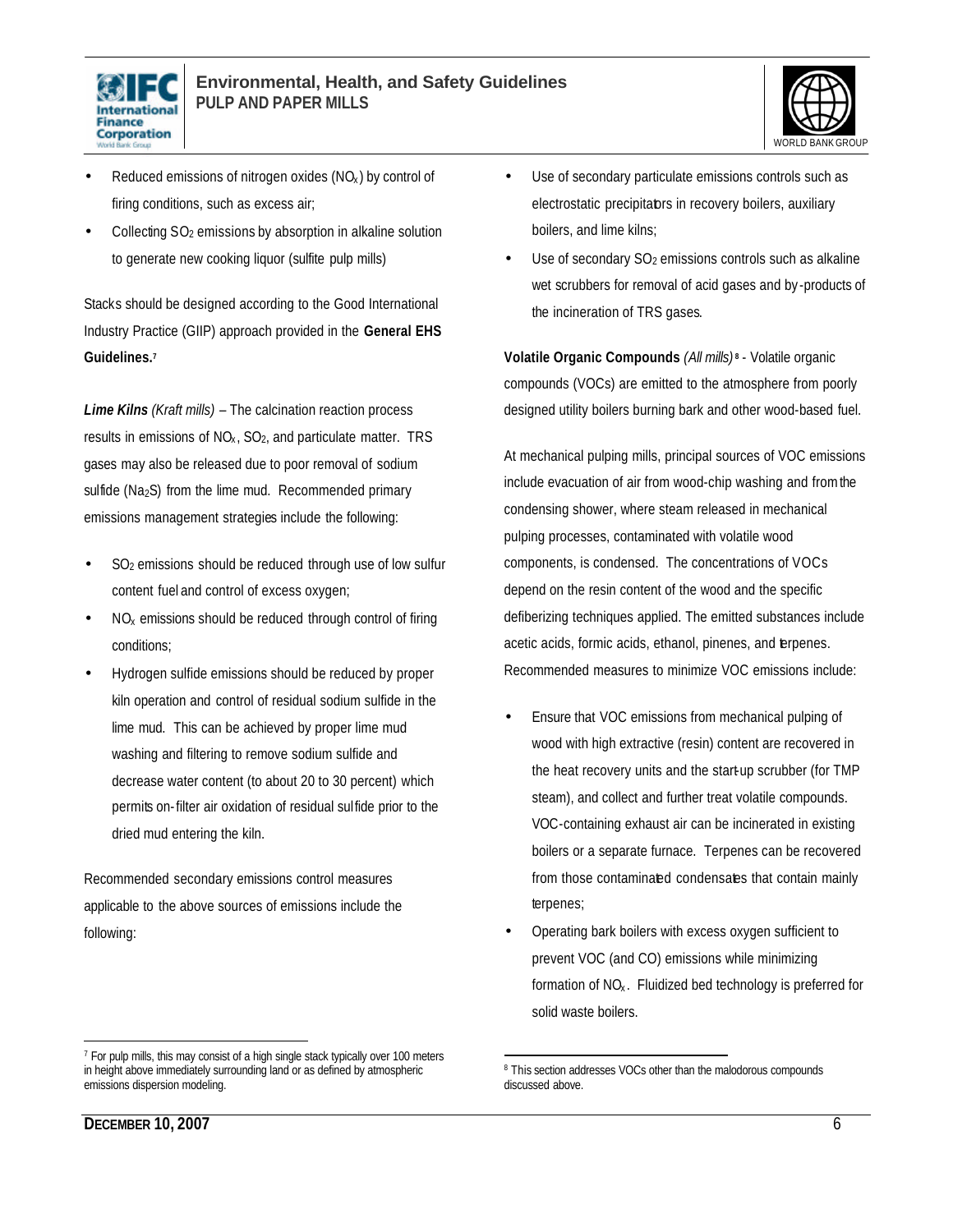



#### **Combustion Sources**

Pulp and paper mills are large energy and steam consumers sometimes making use of auxiliary boilers (bark boilers and additional steam boilers) for the generation of steam energy. Emissions related to the operation of these steam energy sources typically consists of combustion by-products such as  $NO<sub>x</sub>$ ,  $SO<sub>x</sub>$ , PM, and volatile organic compounds (VOCs), and greenhouse gases. Recommended management strategies include adoption of a combined strategy which includes a reduction in energy demand, use of cleaner fuels, and application of emissions controls where required. In energy efficient non-integrated pulp mills, the heat generated from black liquor and bark combustion should exceed the energy requirement for the entire production process.

Recommendations on energy efficiency are addressed in the **General EHS Guidelines**. Additional recommendations specific to pulp and paper operations include: 9, 10

- Reducing heat losses and heat consumption by increasing dry solids content of bark which is burnt; increasing efficiency of steam boilers (e.g. use of economizers); increasing effectiveness of the secondary heating system (e.g. hot water about 85 °C); increasing use of secondary heat to heat buildings; and increasing high pulp concentration, as well as maintaining a tightly closed water system and a partially closed bleaching plant;
- Reducing electric power consumption by maintaining as high a pulp consistency as possible in screening and cleaning; controlling the speed of large motors rather than using throttling valves or dampers for flow control; using

efficient vacuum pumps; and proper sizing of pipes, pumps and fans;

• Maximizing the generation of electric power by maintaining high boiler pressure; keeping outlet steam pressure in the back-pressure turbine as low as technically feasible; using a condensing turbine for power production from excess steam and maintaining high turbine efficiency; and preheating of air and fuel charged to boilers.

Guidance for the management of small combustion source emissions with a heat input capacity of up to 50 MW<sub>th</sub>, including exhaust emission guidelines, is provided in the **General EHS Guidelines**. Guidance applicable to combustion sources greater than 50 MW<sub>th</sub> is presented in the **Thermal Power Guidelines**.

#### **Residues and Waste**

Pulp and paper mills typically generate significant quantities of non-hazardous solid wastes but very little hazardous wastes. Industry specific wastes include bark from debarking of wood, residual pith from bagasse pulping, inorganic sludge (e.g. green liquor sludge, lime sludge) from chemical recovery, trash (e.g. plastics) separated from paper/card in RCF plants, and fiber (i.e., primary clarifier) sludge and biological sludge from wastewater treatment. A small amount of hazardous waste is generated in all mills, and includes oil and grease residues, scrap electrical equipment, and chemical residues which normally amount to about 0.5-1kg/ton of product.

The classification of solid wastes as hazardous or nonhazardous should be established based on local regulatory criteria. Hazardous and non-hazardous wastes should be carefully segregated to reduce the volume of wastes that could be contaminated with hazardous material and hence classified as hazardous. Guidance for management and safe disposal of hazardous and non-hazardous industrial waste is addressed in

 $\overline{a}$ <sup>9</sup> EU BREF (2001).

<sup>&</sup>lt;sup>10</sup> See also Williamson (1994) for additional guidance on energy efficiency improvements.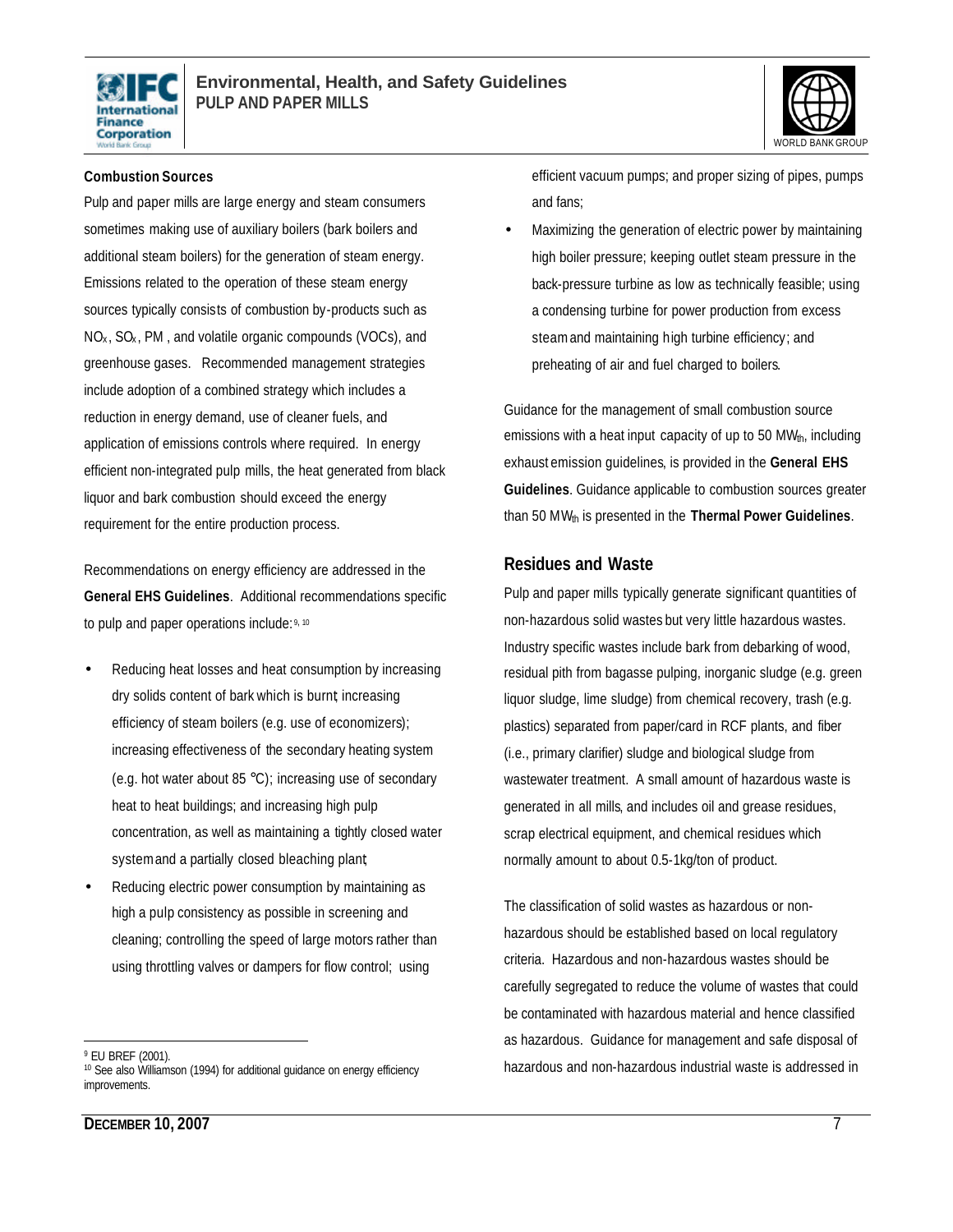



the **General EHS Guidelines**. Additional guidance specifically applicable to pulp and paper mills includes the following:

- Solid waste volumes should be reduced to the extent feasible through in- situ reuse and recycling of materials, example of which include:
	- o Recycling of fiber sludge;
	- o Reintroducing knots and screenings into the digestion process;
	- o Improving sludge dewatering to facilitate burning of sludge (often in auxiliary boilers, using a support fuel);
	- o Reducing the generation of organic wastes such as bark by debarking in the forest (leaving the bark behind as soil conditioner);
	- o Incinerating organic wastes, such as bark11, in steam generating boilers to reduce overall fuel consumption.
- Additional waste management recommendations include:
	- o Debarking waste <sup>12</sup> should be minimized through clean wood handling followed by segregation of clean organic fractions that can be used as a fuel in steam generation while the remaining fraction should be landfilled;
	- Bark ash, wood ash and other ashes may be recycled as fill material in construction work, road construction, as a soil conditioning agent, or otherwise landfilled;
	- o Lime mud (Kraft mills) is normally recycled in the mill recovery system but excess material can be commercially used for liming of acid soils or otherwise landfilled;
	- o Green liquor sludge (Kraft mills) can be used as a daily cover in solid waste landfills after improved

dewatering or, less frequently, as forest fertilizer (based on an analysis of nutrient contents and potential impacts from land application). It can also be used as a neutralization agent for acidic wastewater;

- o Deinking sludge (RCF mills) can be used as a filler in other paper grades, composted with other organic materials for preparation of soil products, or else incinerated;
- o Pith (bagasse mills) can be composted with other organic materials for preparation of soil products or else incinerated;
- o Fiber sludge can be recycled into production on site, sold to other mills, or sent off-site for use in other products. It can also be incinerated or used as landfill daily cover material;
- o Biological sludge can be incinerated in the bark boiler together with fiber sludge, or evaporated and incinerated in the kraft mill recovery system. It can also be composted with other organic materials for the preparation of soil products;
- o Tertiary treatment sludge can be blended with other sludge for incineration in the bark boiler as well as composted with other organic materials for preparation of soil products. 13

#### **Noise**

Pulp and paper mills are inherently noisy due to the large amount of mechanical equipment, transport vehicles, physical

 $\overline{a}$ <sup>11</sup> "Bark" is the main part of the bark removed from the logs which is relatively clean and suitable as fuel for a solid fuel boiler.

<sup>12 &</sup>quot;Debarking waste" is a smaller fraction of the bark, contaminated with soil and gravel, which may not be suitable as fuel.

 $\overline{a}$ <sup>13</sup> The applicability of sludge management methods depends on the actual quality and type of sludge. For example, incineration in the recovery boiler is typically only applicable for biological sludge in Kraft mills. Incineration in a bark boiler or separate incinerator is feasible only for sludge with relatively high contents of organics and high contents of dry solids. Composting is feasible only for sludge with high contents of organics. Sludge from a waste treatment plant needs to be evaluated on a caseby case basis to establish whether it constitutes a hazardous or a non-hazardous waste and its potential impacts from land application.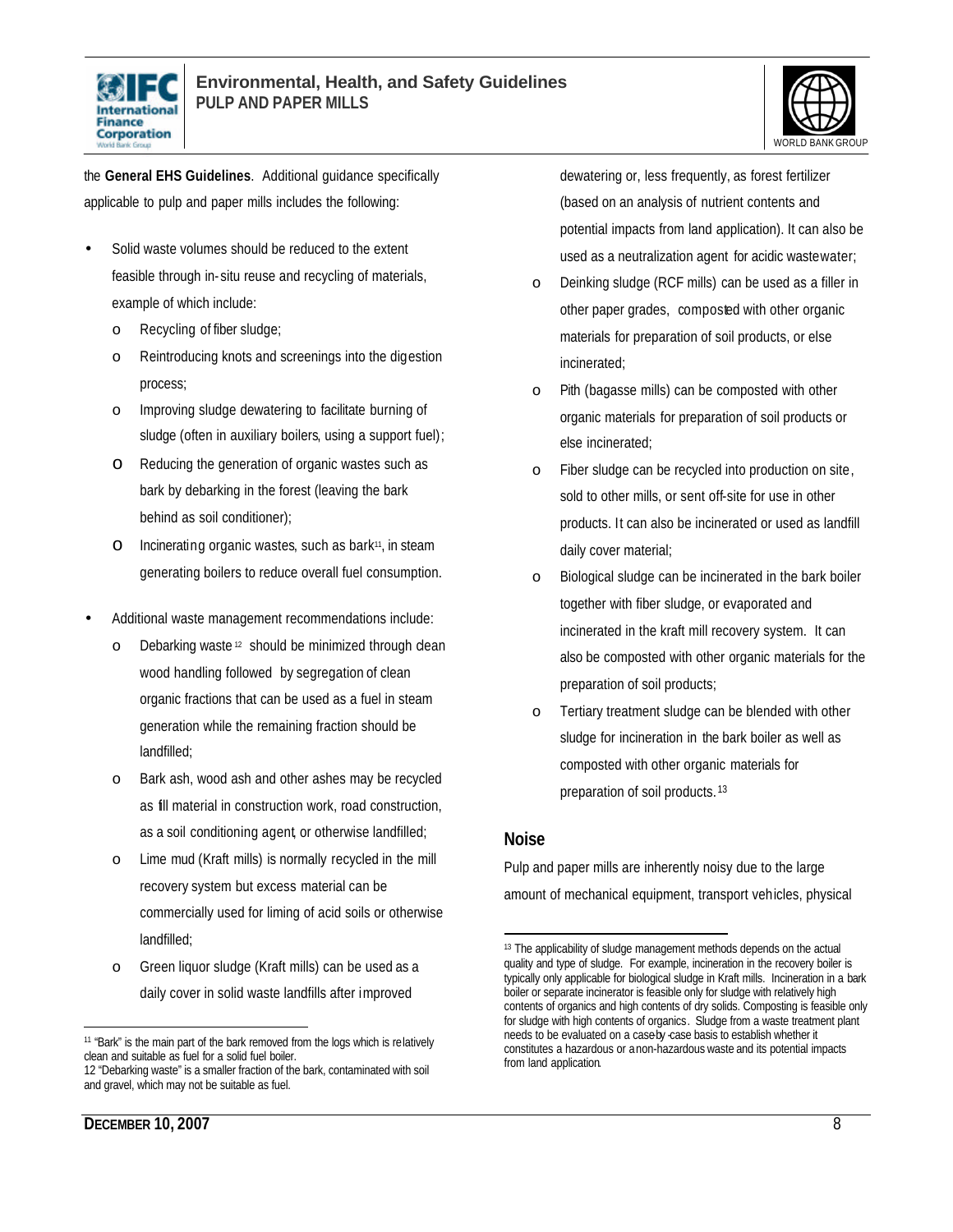



activities, and energy usage, notably vacuum pumps, liquid pumps and steam generation systems. Guidance for noise management is provided in the **General EHS Guidelines**.

## **1.2 Occupational Health and Safety**

Occupational health and safety issues should be considered as part of a comprehensive hazard or risk assessment, including, for example, a hazard identification study [HAZID], hazard and operability study [HAZOP], or other risk assessment studies. The results should be used for health and safety management planning, in the design of the facility and safe working systems, and in the preparation and communication of safe working procedures.

General facility design, operation, and monitoring measures to manage principal risks to occupational health and safety are provided in the **General EHS Guidelines**. General guidance specific to construction and decommissioning activities is also provided along with guidance on health and safety training, personal protective equipment and the management of physical, chemical, biological and radiological hazards common to all industries.

Occupational health and safety issues for further consideration in pulp and paper mills include:

- Chemical hazards
- Physical hazards
- Wood dust
- Biological agents
- Heat
- Confined spaces
- Noise
- **Radiation**

#### **Chemical hazards**

Numerous chemicals are used and manufactured in the pulp and paper industry that can have adverse impacts on worker health and safety. These include:

Gases—such as reduced sulfur compounds (kraft pulping), oxidized sulfur compounds, mainly sulfur dioxide (kraft and sulfite pulping), chlorine, chlorine dioxide, terpenes and other volatile organic compounds, and oxygen;

Liquids—including sodium hydroxide and other caustics, acids such as sulfuric acid, cooking byproducts such as turpentine, sodium hypochlorite, aqueous solution of chlorine dioxide, hydrogen peroxide, biocides, papermaking additives, solvents, and dyes and inks; and

Solids—including sodium chlorate, sodium sulfate, lime, calcium carbonate, ash, and asbestos (used for insulation).

Recommended measures to prevent, minimize, and control potential worker health and safety impacts from chemicals include:

- Automate pulping and bleaching operations to the extent possible, such that operators can monitor and operate the processes from control rooms isolated from potential chemical exposures and other health and safety hazards. Effective process control also minimizes the use of bleaching and other chemicals;
- Provide engineering controls, such as automatic digester capping valves; local exhaust at batch digesters and blow tanks capable of venting at the rate that the vessels' gases are released; negative pressure in recovery boilers and sulfite-sulfur dioxide acid towers to prevent gas leaks; ventilated full or partial enclosures over post-digestion vessels; enclosed or ventilated lime conveyors, elevators,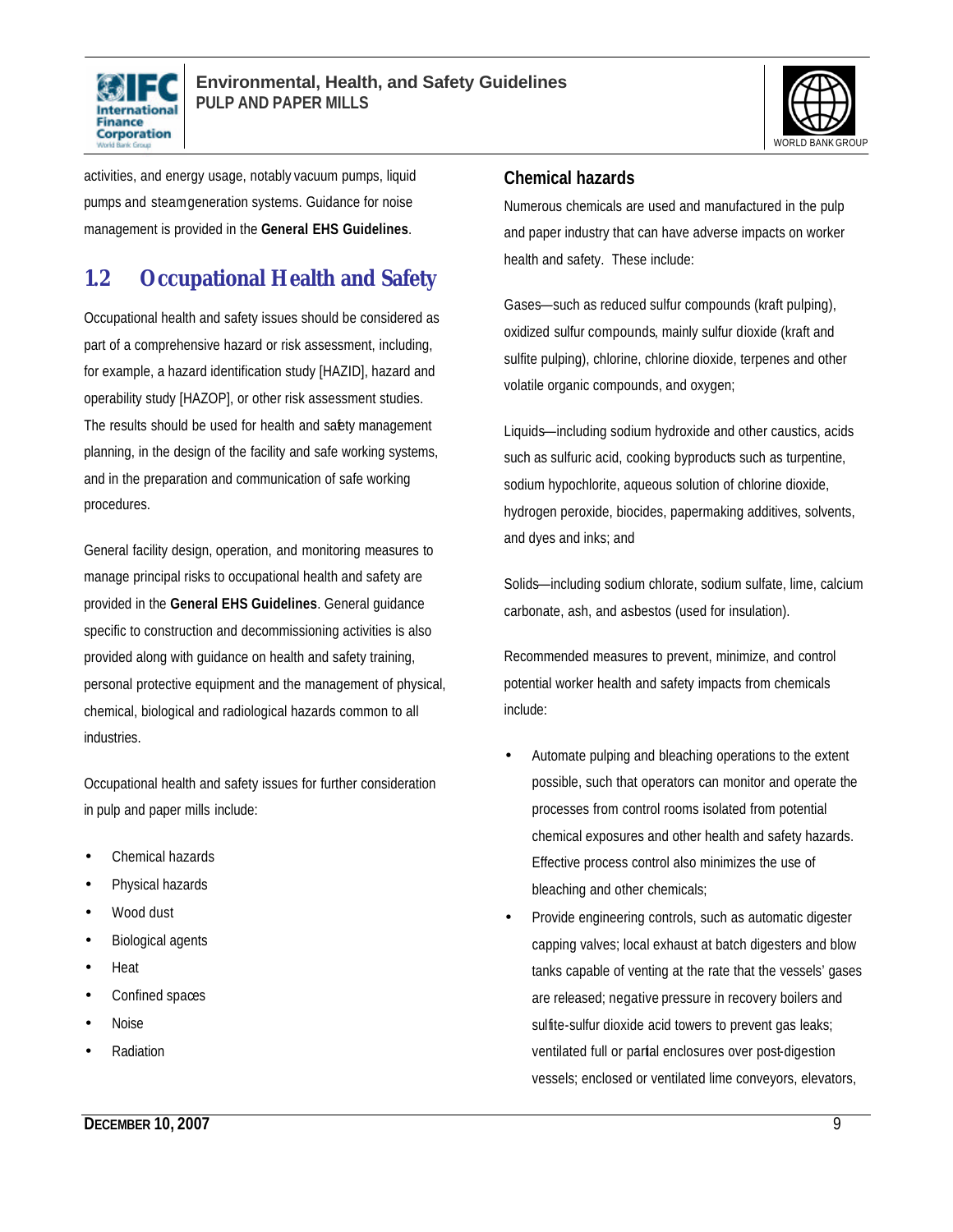



and storage bins; canopy enclosures with dedicated exhaust ventilation for each bleaching tower and washer; and enclosures over sheet dryers;<sup>14</sup>

- Install continuous gas monitors with alarms where leaks or generation of hazardous gases may occur, such as chemical recovery, chlorine storage area, chlorine dioxide generator, and bleaching areas, and provide all employees, contractors, and visitors in these areas with emergency escape respirators;
- Maintain a current database of all chemicals used and manufactured in the mill, including data on hazards, toxicology, biological properties, etc;
- Identify and prevent possible chemical reactions that can result in formation of hazardous gases and other substances (e.g., combination of spent sulfate pulping liquor and acids in the wastewater system can generate hydrogen sulfide). All chemicals used or manufactured at the site should be reviewed for reactivity with other classes of chemicals used at the facility;
- Label, mark, package and store all chemicals and hazardous materials according to national and internationally recognized requirements and standards;
- Ensure contractor personnel, including maintenance contractors retained during shutdowns, are trained in and follow site safety procedures, including use of personal protective equipment and handling of chemicals;
- Train workers in handling of chlorine dioxide and sodium chlorate. Wet sodium chlorate spills with water and keep any contaminated clothing wet until laundered;
- Avoid the use of elemental chlorine for bleaching;
- Use water-based (rather than solvent-based) inks and dyes;
- Keep sulfur storage bins free of sulfur dust accumulation;
- Implement an inspection and maintenance program to prevent and identify leaks, equipment failure, etc.

#### **Physical hazards**

The most severe injuries in this sector are often attributable to the failure of lockout-tagout systems. Robust lockout - tagout procedures as described in the **General EHS Guidelines** should be implemented.

#### **General Physical Hazards**

Recommended measures to prevent, minimize, and control general physical hazards (e.g. trips, falls, and materials handling hazards) include:

- Install catch platforms under conveyors that cross passageways or roadways;
- Quickly clean up spills;
- Use non-skid walking surfaces that allow drainage;
- Install guard rails on walkways adjacent to production lines or at height, and clearly mark traffic lanes for vehicles and pedestrians;
- Equip mobile equipment with roll-over protection.
- Establish routines to ensure that heavy loads are not moved by crane over personnel;

#### **Machine Safety**

Pulp mills employ wood processing and other equipment such as debarkers and chippers with the potential to expose workers to severe injury.

 $\overline{a}$ <sup>14</sup> International Labour Organization, Encyclopaedia of Occupational Health and Safety, 4<sup>th</sup> Edition, Chapter 72, Pulp and Paper Industry, Occupational Hazards and Controls.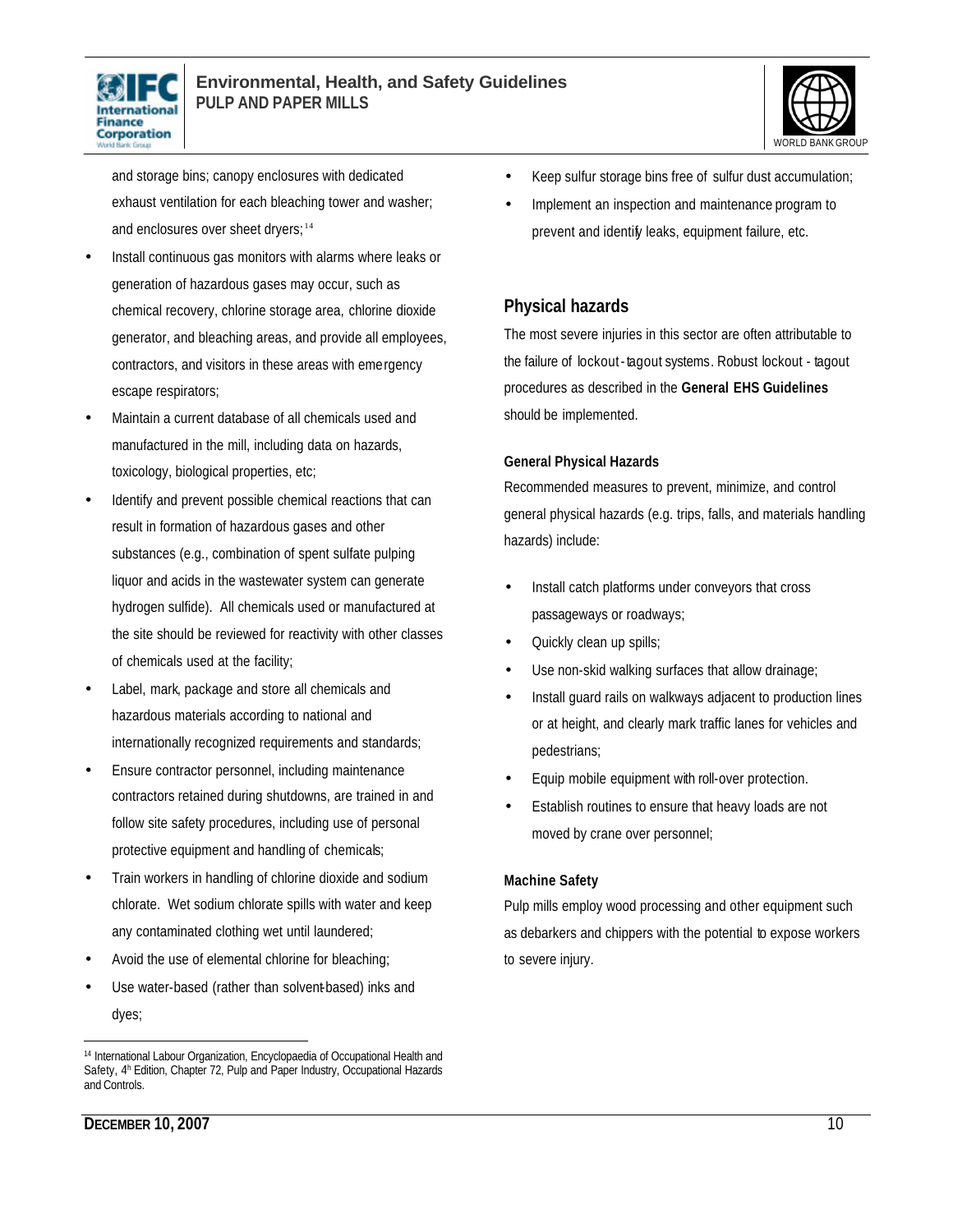



Recommendations to prevent, minimize, and control injuries from chipping and debarking<sup>15</sup> equipment include:

- Equipment with moving parts (e.g., the in-running nips between the chain and sprocket of conveyors; conveyor drums, drive belts, pulleys, and shafts; rollers on paper machines; shredder feed rolls; etc.) should be fitted with safety guards or interlocks capable of preventing access to moving parts;
- Equipment must be shut off and locked out before maintenance, cleaning, or repairs are undertaken;<sup>16</sup>
- Workers should be trained specifically in the safe use of debarking, chipping, and other equipment;
- Work stations should be aligned to minimize human danger from fragments which could arise from breakage;
- Equipment should be regularly inspected and maintained to prevent equipment failure;
- All personnel operating cutting equipment should use protective eyewear, and other PPE as necessary.

#### **Log Handling Activities**

Logs are generally unloaded from railroad cars or heavy trucks and stacked by machines before being moved to log conveyors and log decks for processing in the pulp mill. Injuries due to vehicle movement in log yards can be severe, in addition to injuries from logs that roll off or are dropped by handling equipment or are dislodged from log stacks.

Recommendations to prevent, minimize, and control injury in log yards include<sup>17</sup>:

- Establish and follow safety practices for unloading logs, lumber and chips; 18
- Complete mechanization of log yard activities should be considered to reduce human contact with logs during handling and stacking activities;
- Transport routes within log yards should be clearly demarcated and vehicle movement should be closely controlled;
- Log stacks should not be higher than a safe height defined by risk assessment which should take account of sitespecific circumstances including stacking methodology;<sup>19</sup>
- Access to log yards should be restricted to authorized personnel;
- Log decks should have stops, chains, or other guards to prevent logs from rolling down and off the deck;
- Workers should be trained in safe working procedures in log stack and deck areas, including avoidance of falling logs and planning of escape routes;
- Workers should be provided with protective steel capped boots, hardhats, and high visibility jackets;
- All mobile equipment should have audible reversing alarms.

### **Wood dust**

 $\overline{a}$ 

Exposure to wood dust is a potential concern in the wood handling area of pulp mills (e.g. in semi-mechanized chippers), as well as in the initial stages of pulping. Exposure to fiber dust can occur in paper mills. Paper fiber dust is also a fire hazard.

 $\overline{a}$ 

<sup>&</sup>lt;sup>15</sup> Specific techniques for minimizing injuries associated with cutting and debarking equipment can be found at US OSHA (2003), available at: http://www.osha-slc.gov/SLTC/etools/sawmills/log\_breakdown.html <sup>16</sup> See, for example, U.S. Occupational Health Administration regulations for Pulp, Paper, and Paperboard Mills, 29 Code of Federal Regulations (CFR) 1910.261(a), and relevant American National Standards Institute codes, such as O1.1-2004: Woodworking Machinery Safety Requirements.

<sup>17</sup> Specific techniques for log receiving and handling can be found at US OSHA (2003), available at: http://www.osha-slc.gov/SLTC/etools/sawmills/receive.html and http://www.osha-slc.gov/SLTC/etools/sawmills/convey.html <sup>18</sup> See, for example, U.S. Occupational Health Administration regulations for loading and unloading logs, 29 Code of Federal Regulations (CFR) 1910.266(h)(6), and Oregon Administrative Rule (OAR) 437-02-312. <sup>19</sup> Manual stacking operations may typically limit stacking height to 2 meters while mechanical stacking operations may safely work with greater stacking heights.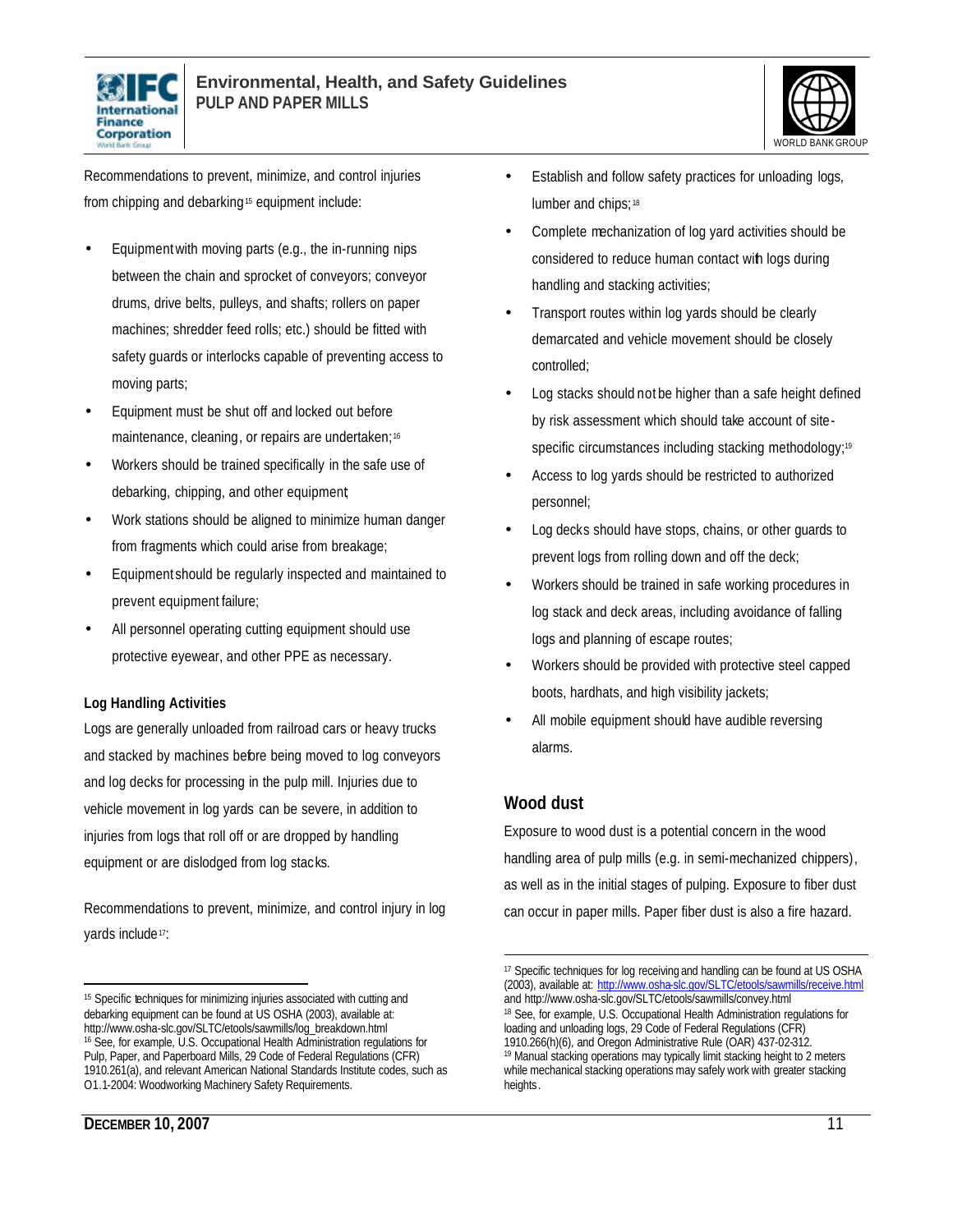



Recommended measures to prevent, minimize, and control dust include:

- Enclose and ventilate saws, shredders, dusters, and wood chip conveyors;
- Consider enclosed chip storage;
- Avoid use of compressed air to clear wood dust and waste paper;
- Enclose and ventilate areas where dry, dusty additives are unloaded, weighed, and mixed, or use additives in liquid form;
- Regularly inspect and clean dusty areas to minimize dust explosion risk.

### **Biological agents**

Biological agents include microorganisms such as bacteria, fungi and viruses, some of which may be pathogenic. Microorganisms develop particularly in paper machines' closedloop systems, biological treatment plants for mill wastewaters, and water cooling towers.

Recommended measures to prevent, minimize, and control exposure to biological agents include:

- Design biological treatment plants to minimize the potential for growth of pathogenic organisms;
- Use biocides in cooling water and in pulping and papermaking processes to minimize growth of microorganisms.

#### **Heat**

Many pulping operations, including pulp cooking, pulping chemical recovery, lime production, and paper drying involve high temperatures and, in some cases, high pressures. Heat protection measures common to most large industrial operations are discussed in the General EHS Guideline. In addition,

- Provide air-conditioned control rooms, including in wood preparation, pulping, bleaching, and paper-making areas;
- Schedule work in hot areas to allow acclimatization and rest periods;
- Automate smelt removal from the chemical recovery boiler. Provide heavy-duty protective clothing to workers potentially exposed to mo lten smelt or other hightemperature materials;
- Implement safety procedures to minimize the potential for smelt/water explosions. Smelt should be transferred at a controlled rate, and recovery boilers maintained to prevent water leaks from the tube walls of the boiler. Chemical recovery boiler operations should be shut down at the first indication of a leak;
- Consider use of mobile equipment with air-conditioned enclosed cabs.

### **Confined Spaces**

Operation and especially maintenance work may include confined space entry. Examples include: boilers, dryers, degreasers, digesters, blow pits, pipeline pits, process and reaction vessels, tanks, and vats. Impacts and mitigation measures for confined space entry are addressed in the **General EHS Guideline**.

#### **Noise**

Two major sources of noise are wood debarking in pulp mills and the paper machine in paper mills, but other processes can also be noise generators. Use of control rooms, as discussed above, is an effective engineering control. Additional recommendations on the management of occupational noise are provided in the **General EHS Guidelines.**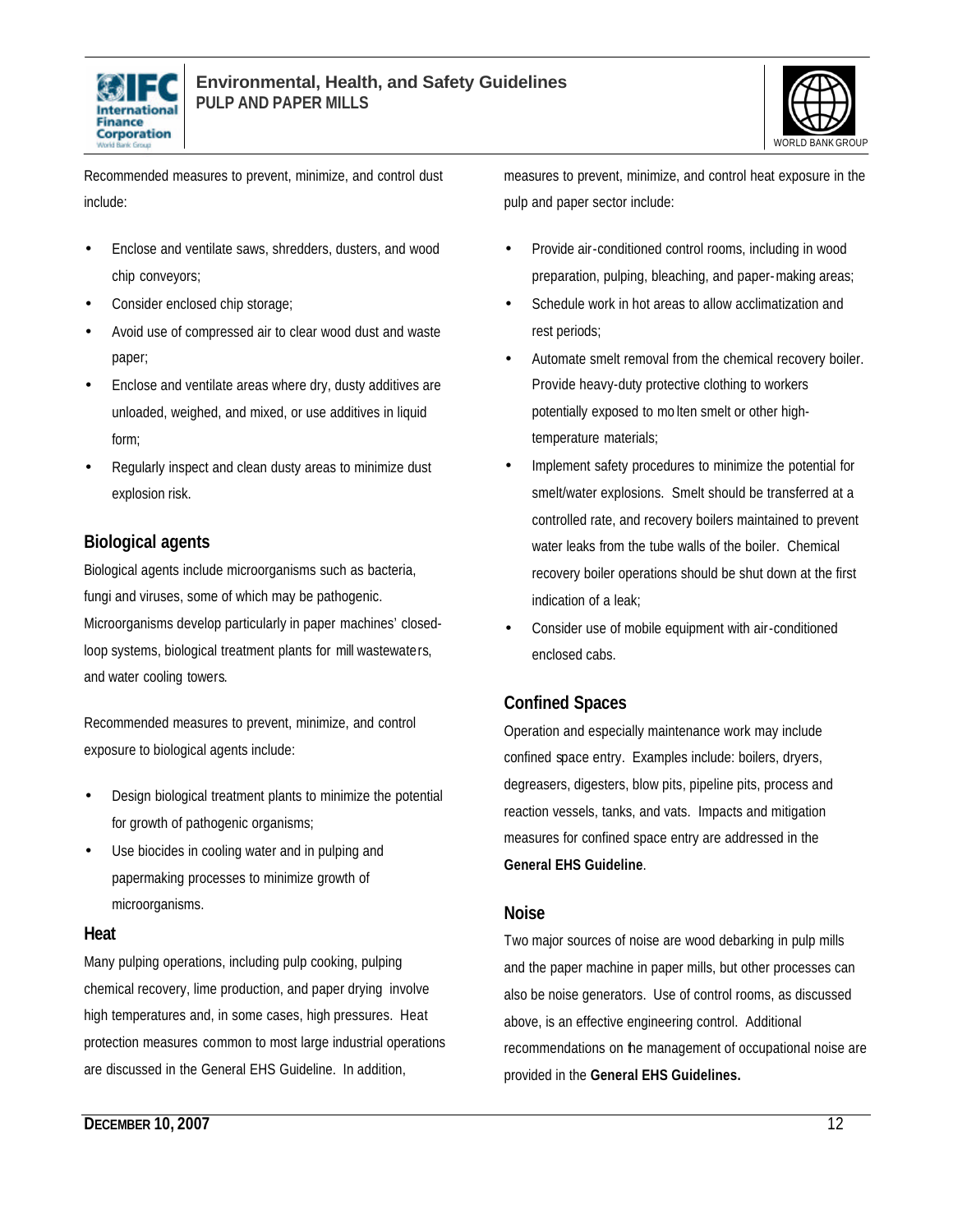



#### **Radiation**

Certain measurement equipment, particularly in paper mills, contains radioactive material. These units are typically sealed, but damage to or maintenance of devices containing radioactive material may result in exposure. These devices should be designed and operated according to applicable national requirements and internationally accepted standards for occupational<sup>20</sup> and/or natural<sup>21</sup> exposure to ionizing radiation, such as "International Basic Safety Standard for protection against Ionizing Radiation and for the Safety of Radiation Sources" <sup>22</sup> and its three interrelated Safety Guides. Additional recommendations on the management of radiation exposure are provided in the **General EHS Guidelines.**

## **1.3 Community Health**

Community health and safety issues during the construction and decommissioning of pulp and paper mills are common to those of most large industrial facilities and their prevention and control is discussed in the **General EHS Guidelines**.

Community health and safety impacts primarily occur during the operation phase of pulp and paper facilities and include:

- Chemical storage, use, and transport
- Odors
- Traffic

#### **Chemical Storage Use and Transport**

Major accidents can result in releases, fires, and explosions in pulping or bleaching operations or during product handling and transport outside the processing facility. Guidance for the

management of these issues is presented below and in relevant sections of the **General EHS Guidelines** including: Traffic Safety; Transport of Hazardous Materials; and Emergency Preparedness and Response.

#### **Odors**

Chemical pulping, and Kraft pulping in particular, generates malodorous reduced sulfur compounds that can create a nuisance for nearby residents. Modern air pollution controls, as discussed in Section 1.1, prevent the odors formerly associated with pulp mills although emissions can still occur during upset conditions. Therefore, greenfield projects should consider the location and distance of a proposed facility with regards to residential or other community areas.

### **Traffic**

Pulp and paper mills require a large volume of wood, either as logs or as chips, and export a large volume product, and these materials are often transported by truck. This can result in a significant increase in truck traffic in the community. Traffic safety measures are addressed in the **General EHS Guideline**.

 $\overline{a}$ <sup>20</sup> Organizations processing, or applying radioactive substances for purposes such as medical or industrial processes, education, training, research, etc.

<sup>&</sup>lt;sup>21</sup> Underground mines (other than those for radioactive ore), spas, radon prone areas, etc.

<sup>22</sup> IAEA Safety Series No. 115.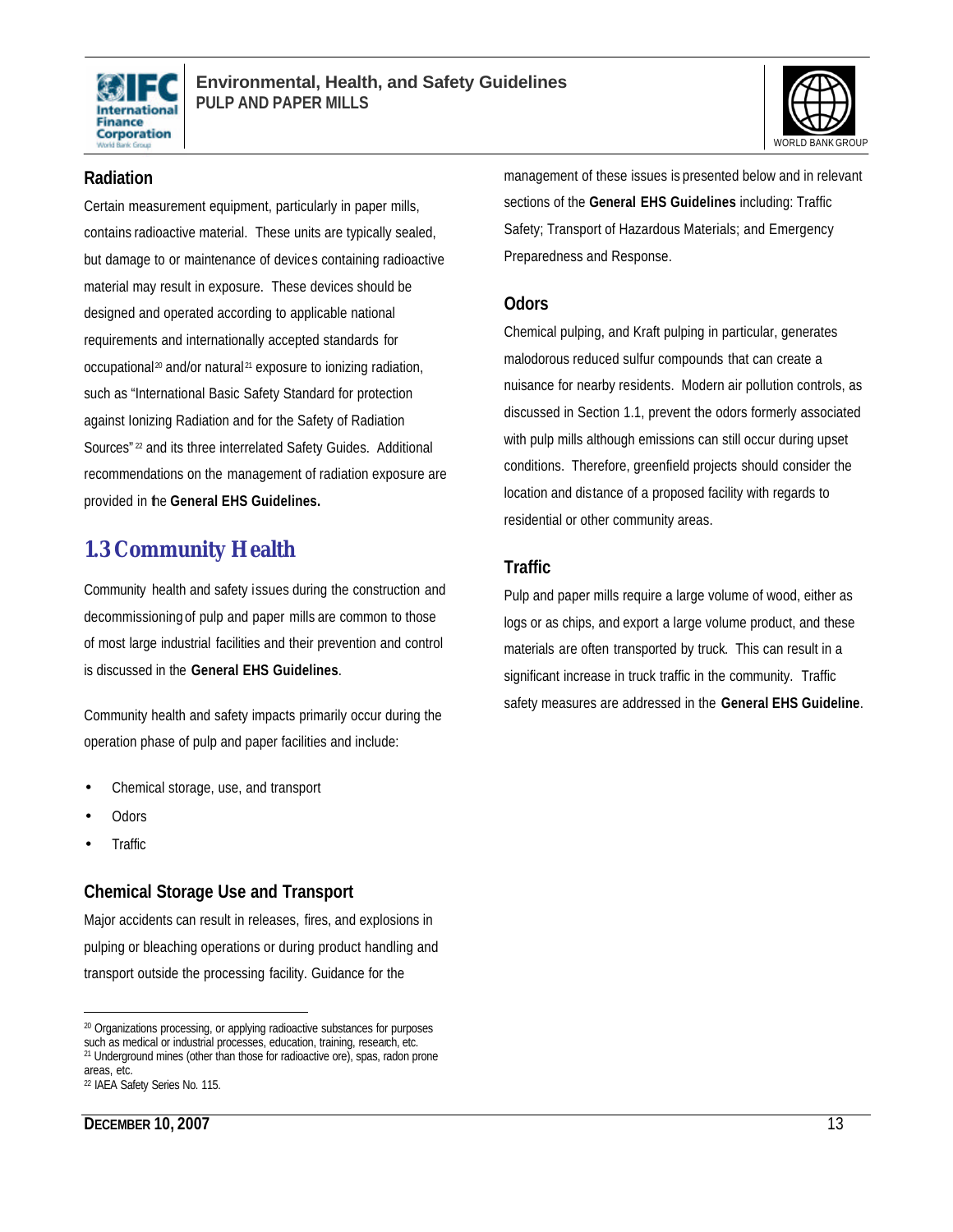



## **2.0 Performance Indicators and Monitoring**

### **2.1 Environment**

#### **Emissions and Effluent Guidelines**

Tables 1(a) through 1(l) provide the effluent guidelines and Table 2 the emissions guidelines for pulp and paper mills. These guidelines are assumed to be achievable under normal operating conditions in appropriately designed and operated facilities through the application of pollution prevention and control techniques discussed in the preceding sections of this document.

Effluent quidelines represent annual average values<sup>23</sup> and are applicable for direct discharges of treated effluents to surface waters for general use. Site-specific discharge levels may be established based on the availability and conditions in the use of publicly operated sewage collection and treatment systems or, if discharged directly to surface waters, on the receiving water use classification as described in the General EHS Guideline. These levels should be achieved, without dilution, at least 95 percent of the time that the plant or unit is operating, to be calculated as a proportion of annual operating hours. Deviation from these levels in consideration of specific, local project conditions should be justified in the environmental assessment. <sup>24</sup>

Emissions guidelines are applicable to process emissions. Combustion source emissions guidelines associated with

steam- and power-generation activities from sources with a capacity equal to or lower than 50 MWh are addressed in the **General EHS Guidelines** with larger power source emissions addressed in the **Thermal Power EHS Guidelines**. Guidance on ambient considerations based on the total load of emissions is provided in the **General EHS Guidelines**.

#### **Resource Use**

Table 3 provides examples of energy use and water consumption from the pulp and paper sector that can be considered as indicators of the sector's efficiency and may be used to track performance changes over time. The actual energy consumption depends on the process configuration, process equipment, and process control efficiency.

#### **Environmental Monitoring**

Environmental monitoring programs for this sector should be implemented to address all activities that have been identified to have potentially significant impacts on the environment, during normal operations and upset conditions. Environmental monitoring activities should be based on direct or indirect indicators of emissions, effluents, and resource use applicable to the particular project.

Monitoring frequency should be sufficient to provide representative data for the parameter being monitored. Monitoring should be conducted by trained individuals following monitoring and record-keeping procedures and using properly calibrated and maintained equipment. Monitoring data should be analyzed and reviewed at regular intervals and compared with the operating standards so that any necessary corrective actions can be taken. Additional guidance on applicable sampling and analytical methods for emissions and effluents is provided in the **General EHS Guidelines**.

 $\overline{a}$ 

<sup>&</sup>lt;sup>23</sup> Daily averages should not be greater than 2.5 times the annual average values.

<sup>&</sup>lt;sup>24</sup> The effluent guidelines are based on production load (e.g. emissions as kg per ton of produced pulp or paper). In separate (non-integrated) pulp mills and paper mills, the specific data (e.g. "kg/ton air dry pulp" or "kg/ton paper") is unambiguous. In an integrated mill, the emission indicator is usually given as "kg per ton of paper", which should include the emissions of both the pulp mill and the paper mill. If an integrated mill sells both paper and pulp, the most relevant indicator would be "kg/ton pulp total", where "pulp total" is approximately the sum of produced paper and marketed pulp.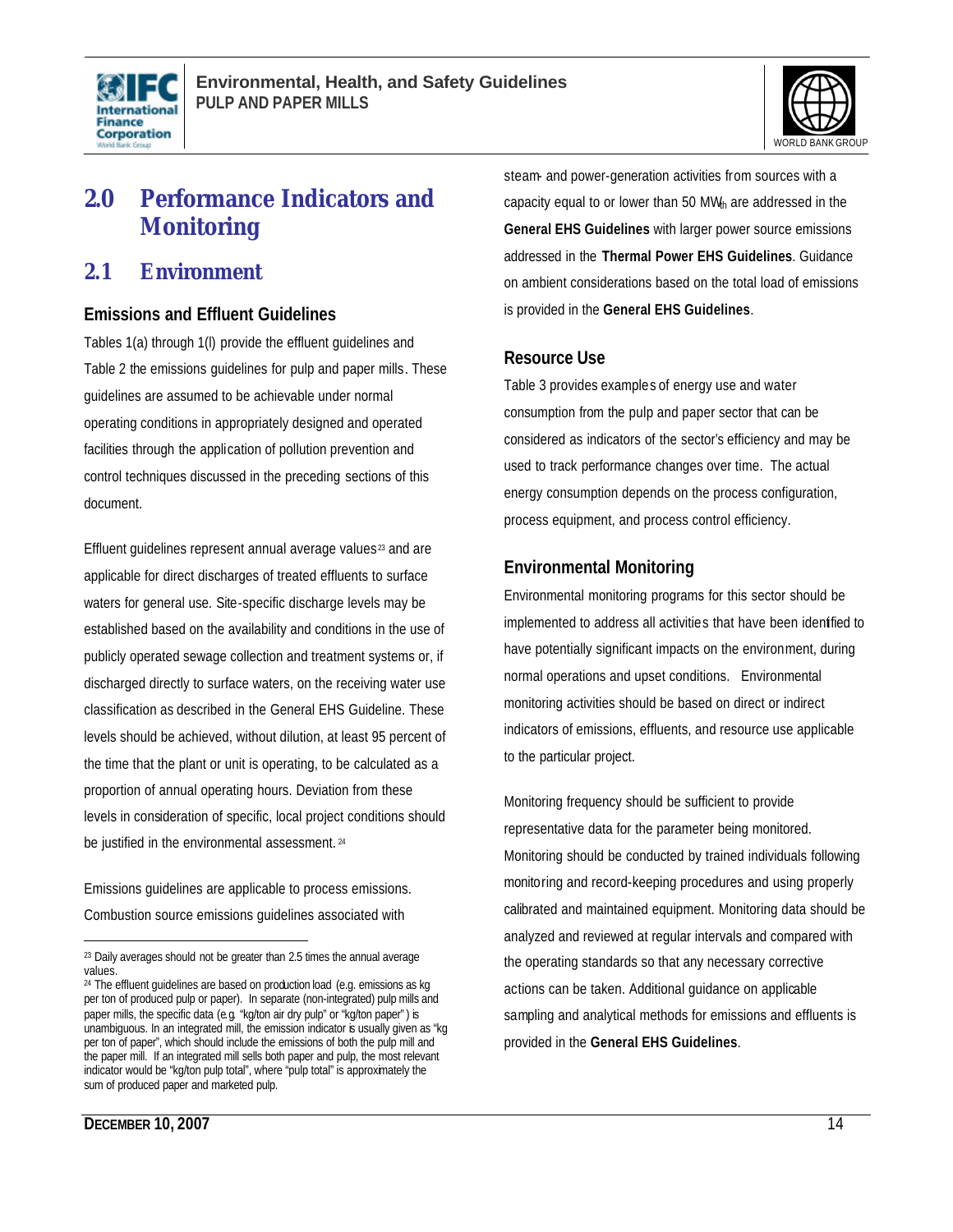



## **2.2 Occupational Health and Safety**

#### **Occupational Health and Safety Guidelines**

Occupational health and safety performance should be evaluated against internationally published exposure guidelines, of which examples include the Threshold Limit Value (TLV®) occupational exposure guidelines and Biological Exposure Indices (BEIs®) published by American Conference of Governmental Industrial Hygienists (ACGIH), <sup>25</sup> the United States National Institute for Occupational Health and Safety (NIOSH),26 Permissible Exposure Limits (PELs) published by the Occupational Safety and Health Administration of the United States (OSHA),<sup>27</sup> Indicative Occupational Exposure Limit Values published by European Union member states, <sup>28</sup> or other similar sources.

#### **Accident and Fatality Rates**

Projects should try to reduce the number of accidents among project workers (whether directly employed or subcontracted) to a rate of zero, especially accidents that could result in lost work time, different levels of disability, or even fatalities. Facility rates may be benchmarked against the performance of facilities in this sector in developed countries through consultation with published sources (e.g. US Bureau of Labor Statistics and UK Health and Safety Executive)<sup>29</sup>.

### **Occupational Health and Safety Monitoring**

The working environment should be monitored for occupational hazards relevant to the specific project. Monitoring should be

designed and imp lemented by credentialed professionals <sup>30</sup> as part of an occupational health and safety monitoring program. Facilities should also maintain a record of occupational accidents and diseases and dangerous occurrences and accidents. Additional guidance on occupational health and safety monitoring programs is provided in the **General EHS Guidelines**.

 $\overline{a}$ <sup>25</sup> http://www.acgih.org/TLV/

<sup>26</sup> http://www.cdc.gov/niosh/npg/

<sup>27</sup>

http://www.osha.gov/pls/oshaweb/owadisp.show\_document?p\_table=STANDAR DS&p\_id=9992

<sup>28</sup> http://europe.osha.eu.int/good\_practice/risks/ds/oel/

<sup>29</sup> http://www.bls.gov/iif/ and http://www.hse.gov.uk/statistics/index.htm

 $\overline{a}$ <sup>30</sup> Credential professionals may include Certified Industrial Hygienists, Registered Occupational Hygienists, or Certified Safety Professionals or their equiv alent.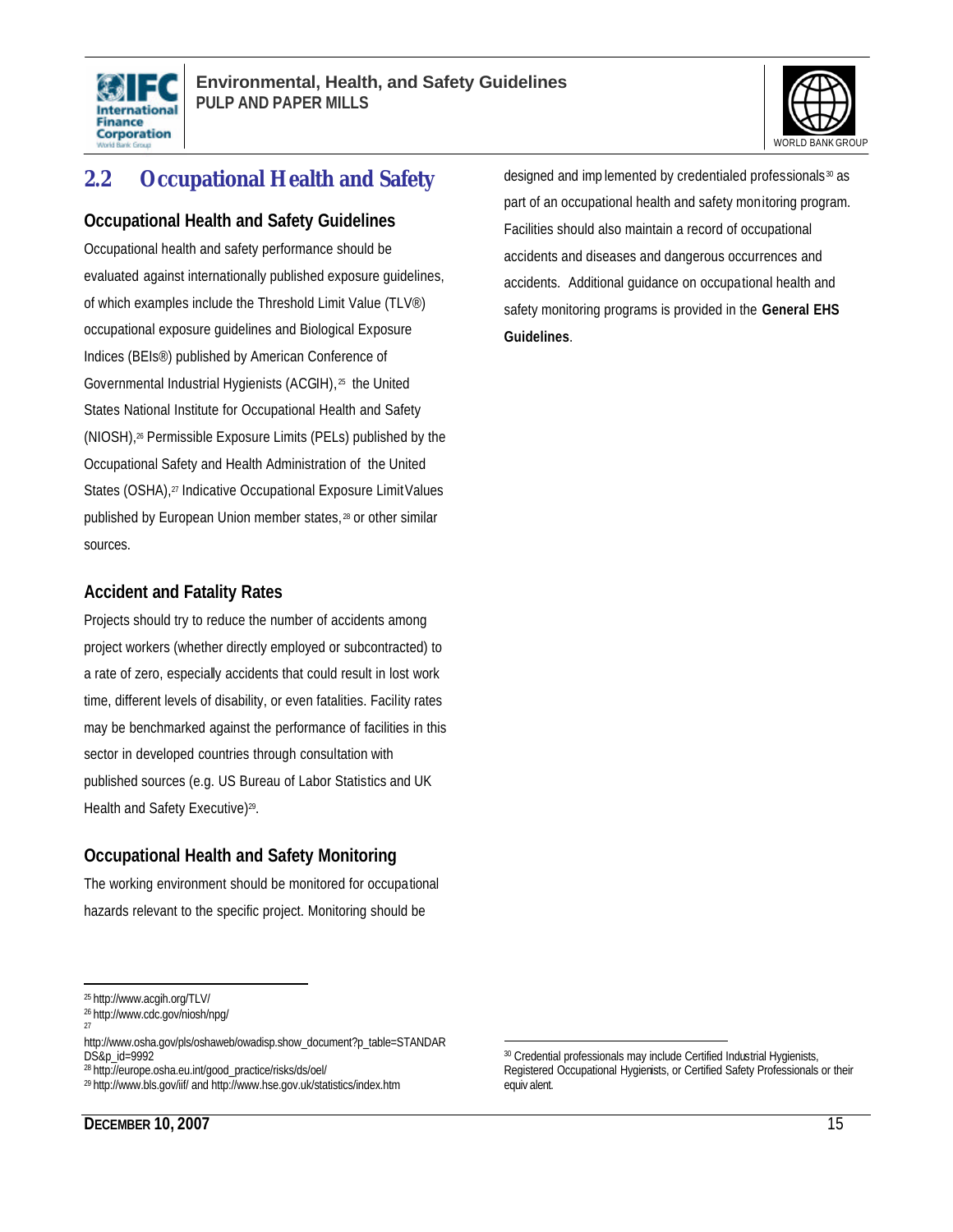



## **3.0 References and Additional Sources**

Allan M. Springer, Ed.: Industrial Environmental Control – Pulp and Paper Industry, 3rd edition, Tappi Press, Atlanta, Ga., 2000

Environment Canada. 2004. Regulations Amending the Pulp and Paper Effluent Regulations [embedding the Environmental Effects Monitoring requirements under Schedule IV]. Published in Part II of the Canada Gazette on May 19, 2004.

European Commission. 2001. Integrated Pollution Prevention and Control (IPPC) Reference Document on Best Available Techniques in the Pulp and Paper Industry. December 2001.

Finnish Environment Institute, A Strategic Concept for Best Available Techniques in the Forest Industry, 2001, URL: http://www.ymparisto.fi/download.asp?contentid=10759&lan=en

Finnish Environment Institute, Continuum - Rethinking BAT Emissions of the Pulp and Paper Industry in the European Union, 2007. URL: http://www.environment.fi/download.asp?contentid=65130&lan=en

International Labour Organization, Encyclopaedia of Occupational Health and Safety, 4th Edition, Chapter 72, Pulp and Paper Industry, Occupational Hazards and Controls.

Oregon Administrative Rule (OAR) 437-02-312

Peter N. Williamson, Ed., Patti Turner, Techn. Ed.: Water Use and Reduction in the Pulp and Paper Industry – A Monograph, Canadian Pulp and Paper Association, 1994

Swedish Paper Industry's Council for Development of Occupational Health and Safety (2005).

United Nations Environment Programme (UNEP), 2006. Revised edited draft guidelines on best available techniques and guidance on best environmental practices relevant to Article 5 and Annex C of the Stockholm Convention on Persistent Organic Pollutants. Expert Group on Best Available Techniques and Best Environmental Practices.

US EPA: Final Pulp, Paper, and Paperboard "Cluster Rule".

U.S. Occupational Health Administration regulations for Pulp, Paper, and Paperboard Mills, 29 Code of Federal Regulations (CFR) 1910.261

U.S. EPA. 2002. Sector Notebook Project, Profile of the Pulp and Paper Industry, 2nd Edition. EPA/310-R-02-002. November 2002 http://www.epa.gov/compliance/resources/publications/assistance/sectors/noteb ooks/pulp.html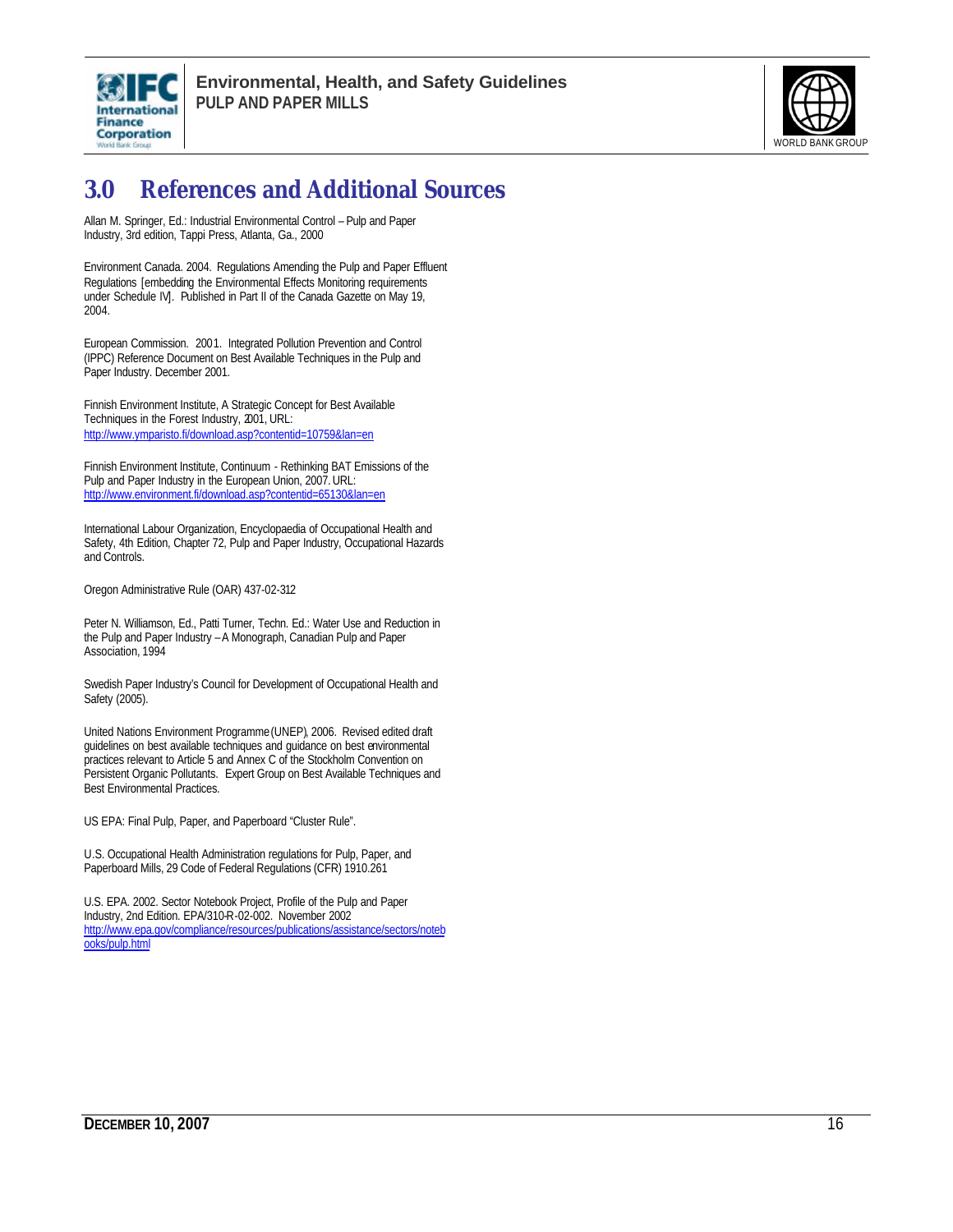



## **Annex A: General Description of Industry Activities**

The main steps in pulp and paper manufacturing are: (a) raw material preparation (such as debarking and chipping wood), (b) pulp manufacturing, (c) pulp bleaching, and (d) paper manufacturing, which are described below. Pulp mills and paper mills may exist separately or as integrated operations.

## **Raw Material Preparation<sup>31</sup>**

Wood is the predominant source of cellulose fiber for paper products, although other fiber sources, such as straw, bagasse, and bamboo, are used in areas with limited access to forest resources, especially in developing countries. Some non-wood plants, such as abaca, cotton, and hemp, are used as the source of fiber for specialty applications.

Wood used to make pulp can arrive at the mill in a variety of forms including wood logs, chips, and sawdust. In the case of roundwood (logs), the logs are cut to manageable size and then debarked. At pulp mills integrated with lumbering facilities, acceptable lumber wood is removed at this stage. At these facilities, any residual or waste wood from lumber processing is returned to the chipping process; in-house lumbering rejects can be a significant source of wood at such facilities.

The bark of those logs not fit for lumber is usually removed mechanically (in a drum debarker) in order to prevent contamination of pulping operations<sup>32</sup>. Depending on the moisture content of the bark, it may then be burned for energy production. If not burned for energy production, bark can be used for mulch, ground cover, or to make charcoal. Wet

31 Information adapted from U.S. EPA, Sector Notebook Project, Profile of the Pulp and Paper Industry, 2nd Edition, EPA/310-R-02-002, November 2002. <sup>32</sup> Hydraulic debarking which uses high-powered water jets is considered obsolete and environmentally undesirable due to the high levels of BOD generated in the effluent.

debarking processes, which have substantially been abandoned by the industry generate wastewater that contains nutrients, fiber, and oxygen-consuming organic compounds such as resin acids, fatty acids, etc.

Certain mechanical pulping processes, such as stone groundwood pulping, use roundwood; however, the majority of pulping operations require wood chips. A uniform chip size (typically 20 mm long in the grain direction and 4 mm thick) is necessary for the efficiency of the processes and for the quality of the pulp. The chips are then put on a set of vibrating screens to remove those that are too large or small. Large chips stay on the top screens and are sent to be re-cut, while the smaller chips are usually burned with the bark or may be sold for other purposes.

Non-wood fibers are handled in ways specific to their composition in order to minimize degradation of the fibers and thus maximize pulp yield. Non-wood raw materials are usually managed in bales.

## **Pulping Processes**

Raw plant material primarily comprises cellulose fibers, hemicelluloses, and lignin, a natural binding material that holds together cellulose fibers in wood or in the stalks of plants. In the pulping process, the raw cellulose-bearing material (raw plant material or recycled paper) is broken down into its individual fibers, known as pulp. Pulping processes are generally categorized as chemical and mechanical. Chemical pulping relies mainly on chemical reactants and heat energy to soften and dissolve lignin in wood chips, followed by mechanical refining to separate the fibers. Mechanical pulping often involves some pretreatment of wood with steam heat and/or

 $\overline{a}$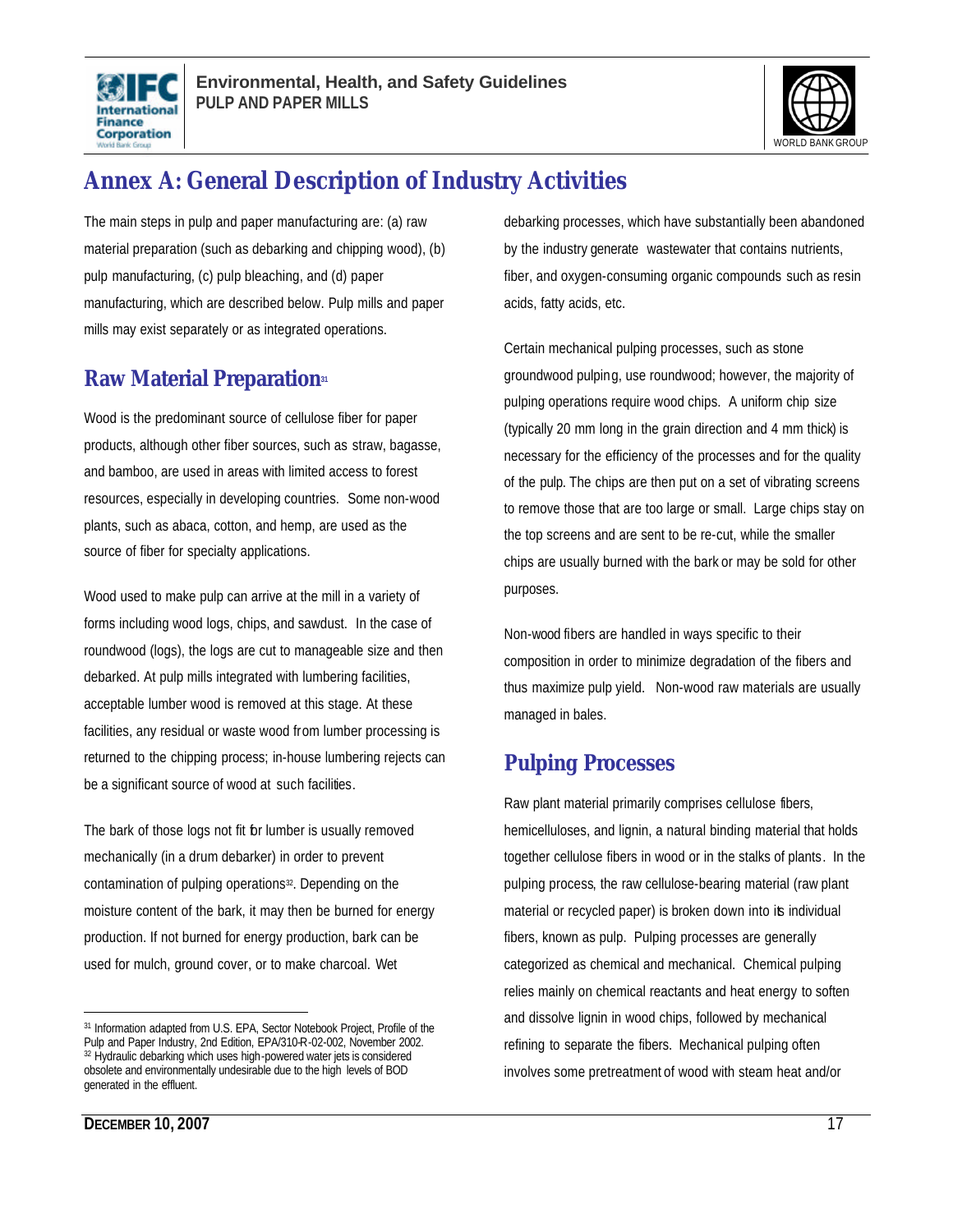



weak chemical solution, but relies primarily on mechanical equipment to reduce wood into fibrous material by abrasive refining or grinding. Different pulping processes result in pulp with specific properties suited for different end uses.

### *Wood-Based Chemical Pulping*

Principal chemical pulping processes include the alkaline sulfate (or Kraft) pulping process, acid sulfite, and semi-chemical pulping. Kraft pulping represents approximately 80% of current pulp production worldwide and virtually all new construction. Compared with mechanical pulping processes, Kraft and sulfite pulps usually have higher market value and have higher costs of production. Their fiber quality is better for most purposes, with generally less lignin or other wood constituents and proportionately more cellulose fiber and more intact fibers. Kraft and sulfite pulps can be more readily bleached to yield high brightness or whiteness that is desirable in many paper products, and Kraft pulp typically produces a stronger sheet of paper or paperboard than other pulping processes.

### **Kraft Pulping**

The Kraft pulping method accounts for approximately 80 percent of world pulp production.<sup>33</sup> Kraft pulping has become the dominant chemical pulping method because of better fiber strength compared to sulfite pulping, its applicability to all wood species, and the ability to recover chemical feedstocks efficiently.

In the Kraft pulping process, wood chips are combined in a digester with white liquor, an aqueous solution comprising principally sodium sulfide (Na2S) and sodium hydroxide (NaOH), which breaks down lignin and, to a lesser extent, hemicelluloses

under elevated temperature and elevated pressure, freeing the cellulose fibers (pulp). Following digestion, the resulting black liquor, which contains dissolved organic substances, is separated from the pulp, called brown stock. The brown stock is treated with oxygen in the presence of sodium hydroxide to remove some of the residual lignin in a process referred to as oxygen delignification. The brown stock is then bleached, as described below, to achieve desired brightness, strength, and purity of the final pulp product.

The chemical feedstocks are recovered in what is referred to as the liquor cycle. Black liquor is typically concentrated by evaporation of water and then burned in a recovery furnace, which destroys the organic constituents and generates heat used to make steam for other facility uses. Smelt, a molten salt mixture consisting principally of sodium carbonate (Na<sub>2</sub>CO<sub>3</sub>) and sodium sulfide, is formed at the bottom of the recovery boiler, and is dissolved in an aqueous solution, forming green liquor. In the causticizer, lime (CaO) is added to the green liquor, which converts sodium carbonate back to sodium hydroxide, forming white liquor, which is used again in the digesters. Lime mud, principally comprising calcium carbonate  $(CaCO<sub>3</sub>)$ , is also generated in the causticizer. The lime mud is converted back into lime by heating in the lime kiln.

Liquid streams from the Kraft pulping process are mostly reused in the pulping operations or, in the case of bleached pulp, in the bleach plant. Liquid effluents from brownstock preparation should be limited to small amounts of condensates and spills. Gaseous emissions include sulfur dioxide, hydrogen sulfide and other reduced sulfur compounds, nitrogen oxides, and particulate matter.

A typical Kraft pulping process (including bleaching processes, discussed below) is shown in Figure 1.

 $\overline{a}$ <sup>33</sup> European Commission, Integrated Pollution Prevention and Control (IPPC) Reference Document on Best Available Techniques in the Pulp and Paper Industry , December 2001.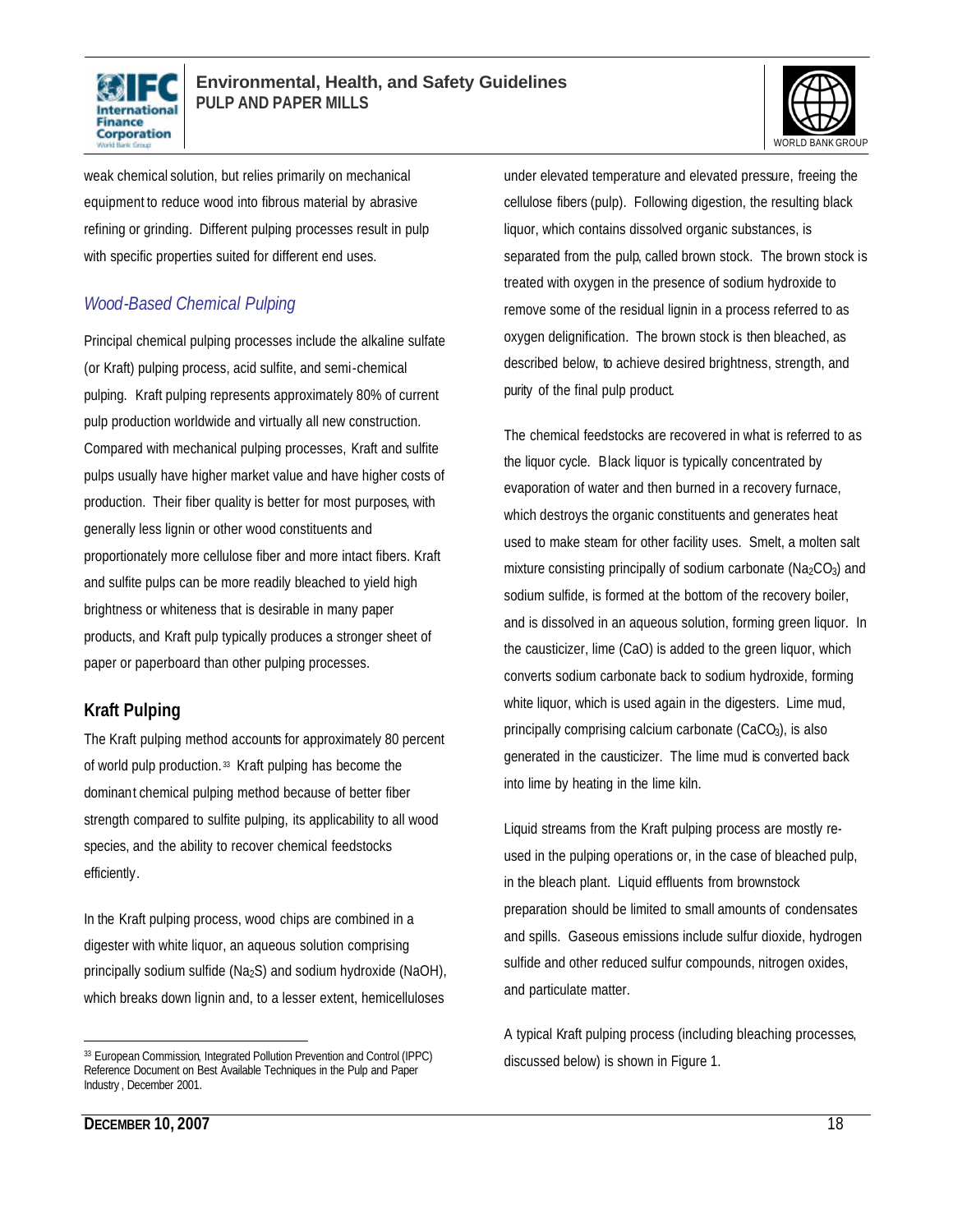





#### **Figure 1. The Kraft pulp manufacturing process**

#### **Sulfite Pulping**

The sulfite cooking process is based on the use of aqueous sulfur dioxide and a base. The base used affects the process conditions, chemical and energy recovery, water use, and properties of the pulp. Calcium, sodium, magnesium, and ammonium have been used, although the dominant sulfite pulping process is magnesium sulfite pulping and the calcium sulfite process is now considered environmentally unacceptable for new construction. Use of sodium base and ammonium base has largely been discontinued because of higher costs. Although calcium base is relatively inexpensive, the cooking chemicals cannot be recovered and are discharged; therefore, it is generally not used in new installations.

Sulfite pulps are easier to bleach than Kraft pulps, which permits TCF bleaching (see Bleaching, below), and sulfite pulping produces fewer malodorous gases and has a higher material yield than Kraft pulping. However, because of weaker fiber and poor recovery technology (apart from magnesium base), the sulfite process has not been competitive and has often resulted in more water effluents. Other significant limitations of this process include its much higher net energy consumption than the kraft process as well as limitations on the use of certain wood species (e.g. pine wood), which limits the raw material base. For th ese reasons, most major new chemical pulping investments use the Kraft process.

#### **Semi-Chemical Pulping**

In semi-chemical pulping, wood chips are partially digested to weaken the bonds between fibers, and then the chips are then mechanically treated in a refiner, which uses mechanical action to separate the fibers. Semi-mechanical pulping produces pulp with high stiffness that is commonly used in manufacture of corrugated board. The most common semi-chemical pulping process is the neutral sulfite semi-chemical (NSSC) process. Other semi-chemical pulping processes in use include alkaline cooking with sodium hydroxide liquor (soda cooking) or modified sulfate liquor.

The yield of semi-chemical pulping ranges from 55 to 90 percent, depending on the process used; however, pulp residual lignin content is also high, so bleaching is more difficult than for Kraft and sulfite chemical pulps. Because the process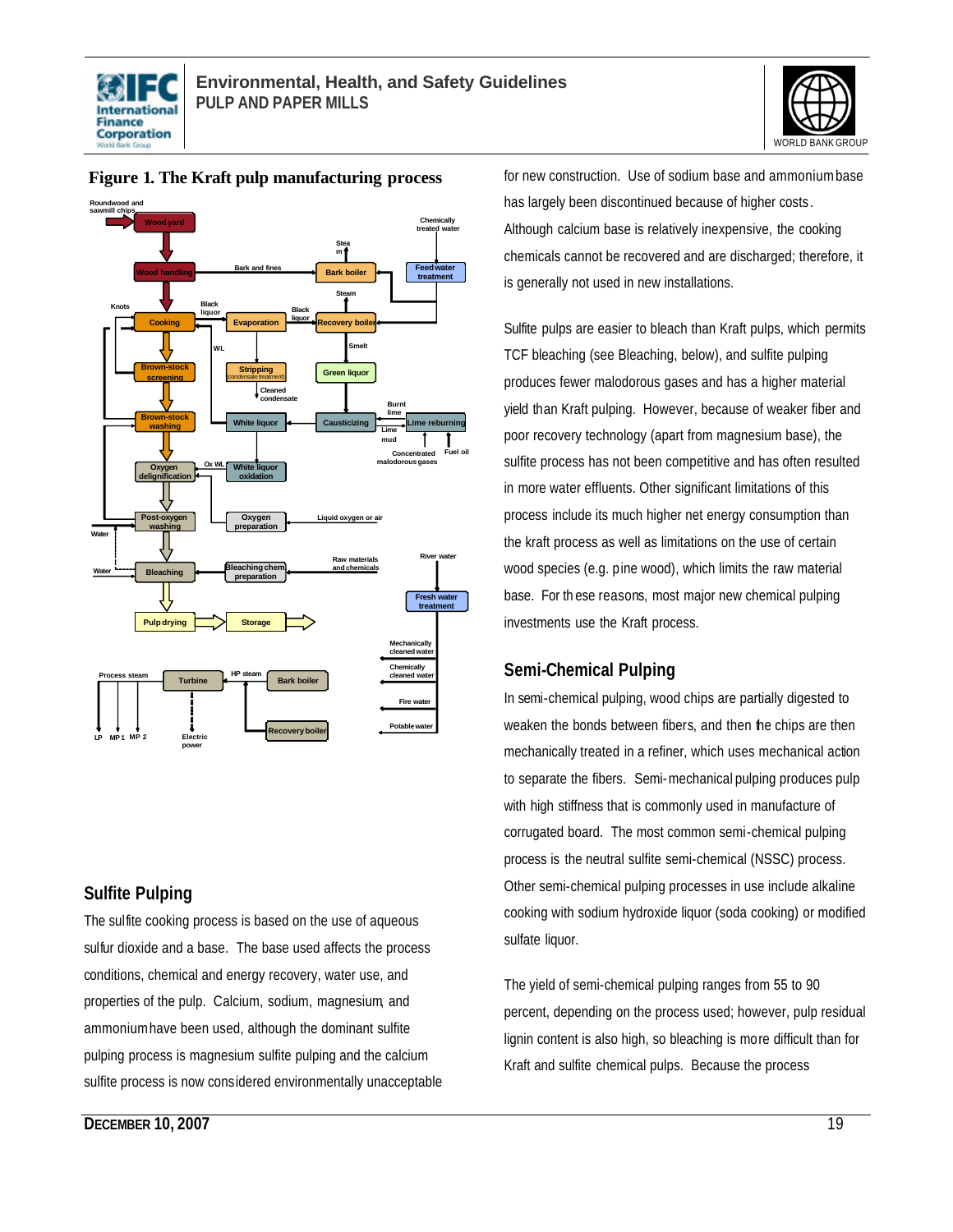



conditions are less severe than for Kraft and sulfite chemical pulp and because semi-chemical pulps are generally not bleached, the processes are relatively straightforward. In addition, lesser amounts of chemicals are needed for semichemical pulping compared with Kraft and sulfite chemical pulping.

Because the cooking liquors from semi-chemical pulping contain lower concentrations of organic substances than those from Kraft and sulfite processes, chemical recovery is more costly, and some semi-chemical pulping mills treat and discharge the spent liquor with no recovery of the process chemicals. Since the efficiency of the recovery process is lower, untreated wastewater from semi-chemical mills tend to be more highly concentrated than those from kraft mills.

### *Wood-Based Mechanical Pulping*

Mechanical pulping processes include thermo-mechanical pulping (TMP), chemi-thermomechanical pulping (CTMP), and groundwood pulping, as well as other variations. The TMP and CTMP processes involve reduction of wood chips into pulp in mechanical disk refiners, usually after pretreatment of chips with steam and/or weak chemical solutions. The older groundwood process involves grinding of wood bolts (small logs) into pulp against a grindstone.

Mechanical pulping gives high yields, but the mechanical disintegration requires high amounts of electric energy in the refining processes. Mechanical pulps are usually used for printing and writing papers where high opacity and good ink absorption are needed and for some paperboards where higher bulk and cheaper pulps are preferred. CTMP may be used for tissue and fluff pulps as well.

#### *Thermo-mechanical Pulping (TMP)*

Wood chips are usually washed before thermo-mechanical pulping to remove stones, sand, scrap metal or other hard debris that may cause wear or damage to the refiner plates. The washed and screened chips are preheated with steam and then refined either in a single stage at an elevated temperature and pressure or in a two-stage refining system in which the first stage is followed by a second refining stage under pressure or at atmospheric pressure. The pulping of screen rejects is often carried out in the second stage refiner. The application of more mechanical energy instead of chemical dissolution results in more pronounced fiber fragmentation and formation of fine material. TMP pulp is most often used for newsprint.

Much of the comparatively high amount of electrical energy required in refiner mechanical pulping is converted into heat as steam that is evaporated from wood moisture and dilution water in the refiners. Because of the pressurized conditions (pressure up to 5 bars above atmospheric), a significant amount of the steam generated may be recovered and used to produce clean process steam(e. g., for use in paper drying). Part of the energy may also be recovered as hot water.

Fresh wood is preferred as raw material. If the wood for thermomechanical pulping is stored, it is usually stored in water or sprinkled with water to prevent drying. Thus, water collection systems may be required in the wood yard to avoid discharge of water containing organic substances. Part of the organic substances of the wood is dissolved in water and discharged from the pulping process. However, because the wood loss during the TMP manufacturing is very low and most of the wood material is converted into pulp, the heat value of the wastewater in a TMP mill is too low to be recovered in the same way as in a chemi cal pulp mill (e.g., black liquor). Therefore, effluent treatment is necessary at a TMP mill.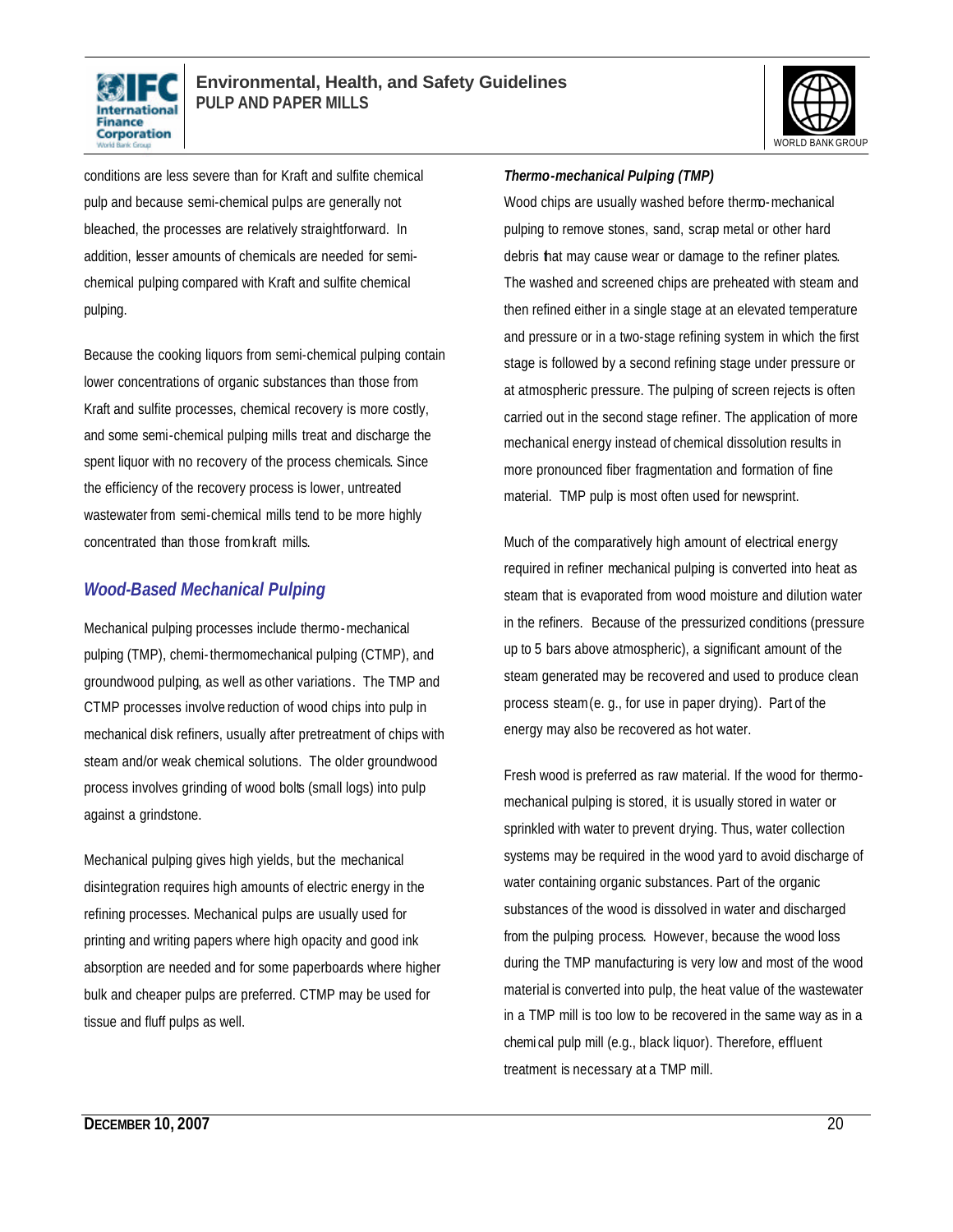



#### *Chemi-thermo-mechanical Pulping (CTMP)*

The CTMP process combines the TMP process with a chemical impregnation of the wood chips. Washed and screened wood chips are immersed in an alkaline chemical solution in an impregnation tower. Sodium sulphite ( $Na<sub>2</sub>SO<sub>3</sub>$ ) is primarily used for softwoods, and alkaline peroxide has been predominantly used for hardwoods. After chemical impregnation, the chips are pre-warmed, and their temperature increases further in the first to second stages of subsequent refining. For similar reasons as TMP, CTMP is often integrated with a paper or board mill; however, CTMP is also manufactured as market pulp.

The combination of heat and chemicals softens the lignin and facilitates the release of the cellulose fiber s, making pulp with increased strength and stiffness, but also resulting in lower yields and, as a consequence, generation of more pollutants relative to TMP. As with TMP, the process waters can be recovered economically, and residuals discharged after treatment.

CTMP was originally applied mainly on spruce wood, but is now applied also on hardwoods with low density, such as aspen. CTMP is used for tissue, paperboard and fluff pulps, but the aspen grades are also used in increasing amounts for printing and writing grades with lower fiber costs than for chemical pulps.

#### *Groundwood Pulping*

In groundwood pulping, the initial defibration takes place in grinders by forcing logs against special rotating grinding stones with the wood fibers parallel to the axis of a stone. Most of the energy put into the grinding process is transformed into heat, which helps to soften the lignin bonds and release the cellulose fibers. A shower of water over the grinding stones is used to

dissipate heat, reduce friction, and transport the fibers to the next process stages.

In the Pressure Grinding Process (PGW), the grinding process takes place at overpressure (up to around 3 bar), which allows the process to be operated at higher temperatures. The higher temperatures result in more intensive softening of lignin and improved pulp qualities (e.g., higher strength), but the technical and financial requirements are considerably greater. Lowpressure steam is generated when the pulp is depressurized. The recovered low-pressure steam is usually used for the production of warm process water.

A relatively inexpensive method to improve the quality of groundwood is the thermogrinding process (TGW). In this process, the heat losses which result from evaporation in the grinding zone are reduced and the process temperature is optimized with stability controllers instead of increased pressure.

### *Recycled Fiber Pulping (RCF)*

Recovered paper has become an increasingly important source of fiber for papermaking. Currently, nearly 50 percent of the fiber raw material for papermaking is based on recycled fiber. <sup>34</sup> In the recycling process, recycled paper or paperboard is rewetted and reduced to pulp, principally by mechanical means. Inks, adhesives, and other contaminants may be removed by chemical deinking and mechanical separation. Because the fibers in recycled paper and paperboard have been fully dried and then rewetted, they generally have different physical properties than virgin wood pulp fibers. In some cases, mills using recycled paper, without deinking, can operate without any effluent discharge due to the use of closed water cycles together with small anaerobic or aerobic biological treatment systems to

 $\overline{a}$ 34 U.S. EPA, Sector Notebook Project, Profile of the Pulp and Paper Industry, 2nd Edition, EPA/310-R-02-002, November 2002.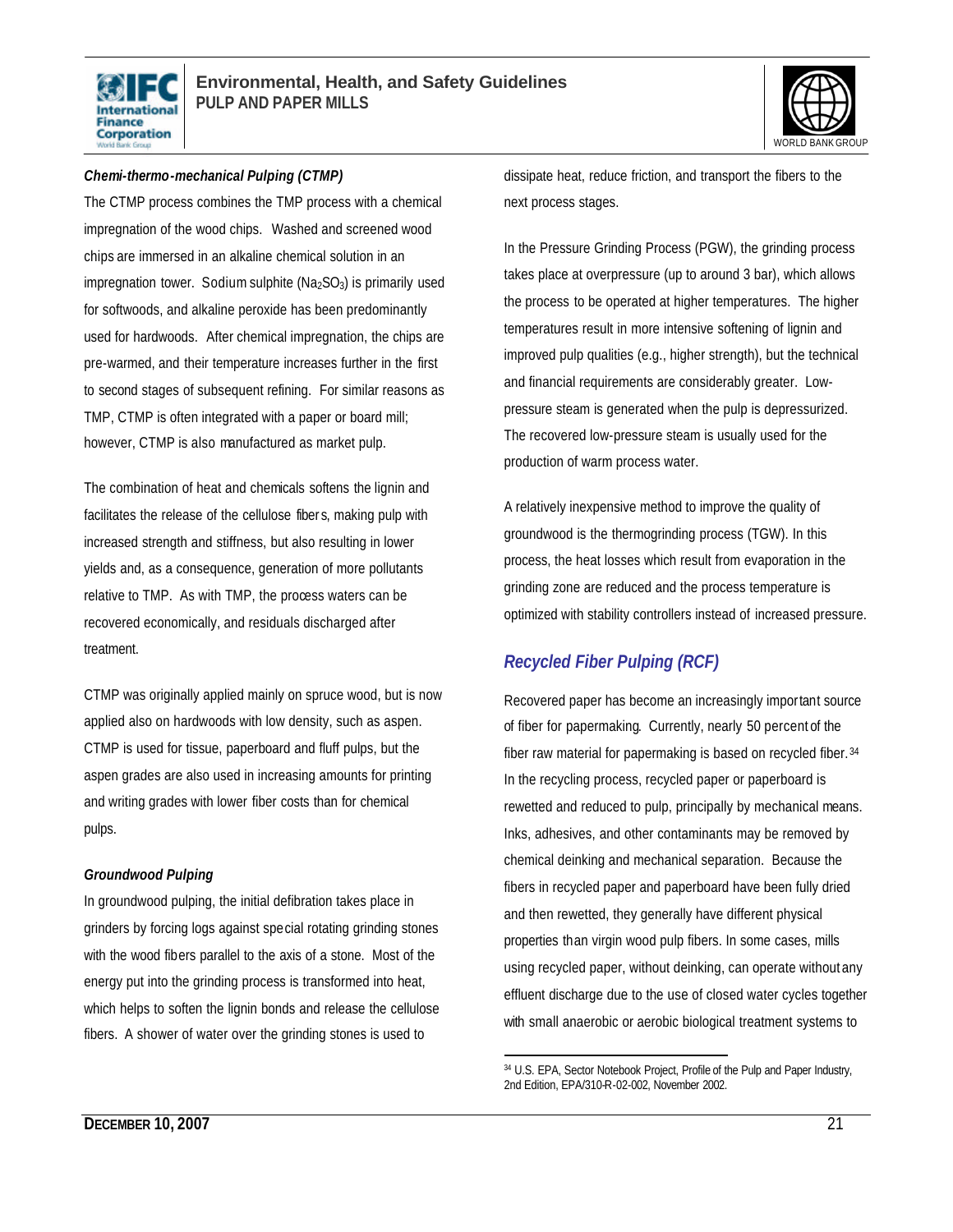



remove some dissolved organics from the recycled waters. The closed cycle processes are practical where the product can tolerate a certain degree of dirt and contamination, as in some packaging and construction paper grades. In some recycle plants, approximately 30 to 40% of the raw material processed results in sludge that requires management as a solid waste.

#### **Without Deinking**

Processing of recovered paper without deinking is sufficient for applications that do not require high brightness, such as corrugated board, carton board, and some tissue.

#### **With Deinking**

Deinking processes are used to remove ink to make the pulp brighter and cleaner. Sometimes bleaching is also applied after deinking. Recycled fiber with deinking is used for applications requiring higher brightn ess, such as newsprint, magazine paper, and tissue.

Process waters are similar to those from systems without deinking. However, deinking results in lower yields and requires additional internal treatment. The pulp yield may be as low as 60 to 70 percent of the recovered paper entering the process; therefore, as much as 30 to 40 percent of the entering material may enter the white water and need to be treated and removed before discharge of the wastewater.

### *Pulping Based on Non-Wood Raw Materials*

Worldwide, non-wood sources make up about six percent of the total fiber supply for papermaking. Non-wood fibers are derived from agricultural fibers such as straw and other plant fibers such as bamboo, bagasse (residual of sugarcane refining), and annual fiber crops such as kenaf. In general, non-wood plant fibers are more costly to collect and process than wood fiber in regions of the world where wood supplies are adequate, and

thus pulp is produced almost exclusively from wood fiber in most regions of the world. However, substantial quantities of nonwood pulp are produced, especially in regions of Asia and Africa where wood fiber is relatively less abundantand non-wood fibers are available.

#### **Bagasse, Straw, Reeds, etc.**

Most non-wood fibers are relatively short, similar to fibers derived from hardwood, and therefore are suited to similar applications, such as writing paper. However, non-wood fibers are often used for other grades as well, such as newsprint and corrugated board, simply because local wood is not available for pulping.

Non-wood species normally cook more readily than wood chips. Thus, Kraft cooking is normally replaced with soda cooking (sodium hydroxide only), and the charge is usually less. The spent liquors usually have lower concentrations of dissolved organics and process chemicals compared with chemical pulping of wood, thus increasing the cost of chemical recovery. In addition, non-wood pulping plants are normally small, typically producing less than 100,000 t/yr of pulp, and therefore lack the economies of scale that make environmental investments economical at larger facilities. As a result, many non-wood mills have limited or no recovery of chemicals and have substantially higher waste emissions per ton of product than modern Kraft mills.

Non-wood plants normally contain higher amounts of silica than wood. Silica causes problems in chemical recovery and also adversely affects paper quality. In particular, silica increases scaling in the liquor evaporators and reduces the efficiency of both the causticizing operation and conversion of lime mud (calcium carbonate) to calcium oxide (burnt lime) in the lime kiln. To counter these affects, non-wood pulping facilities generally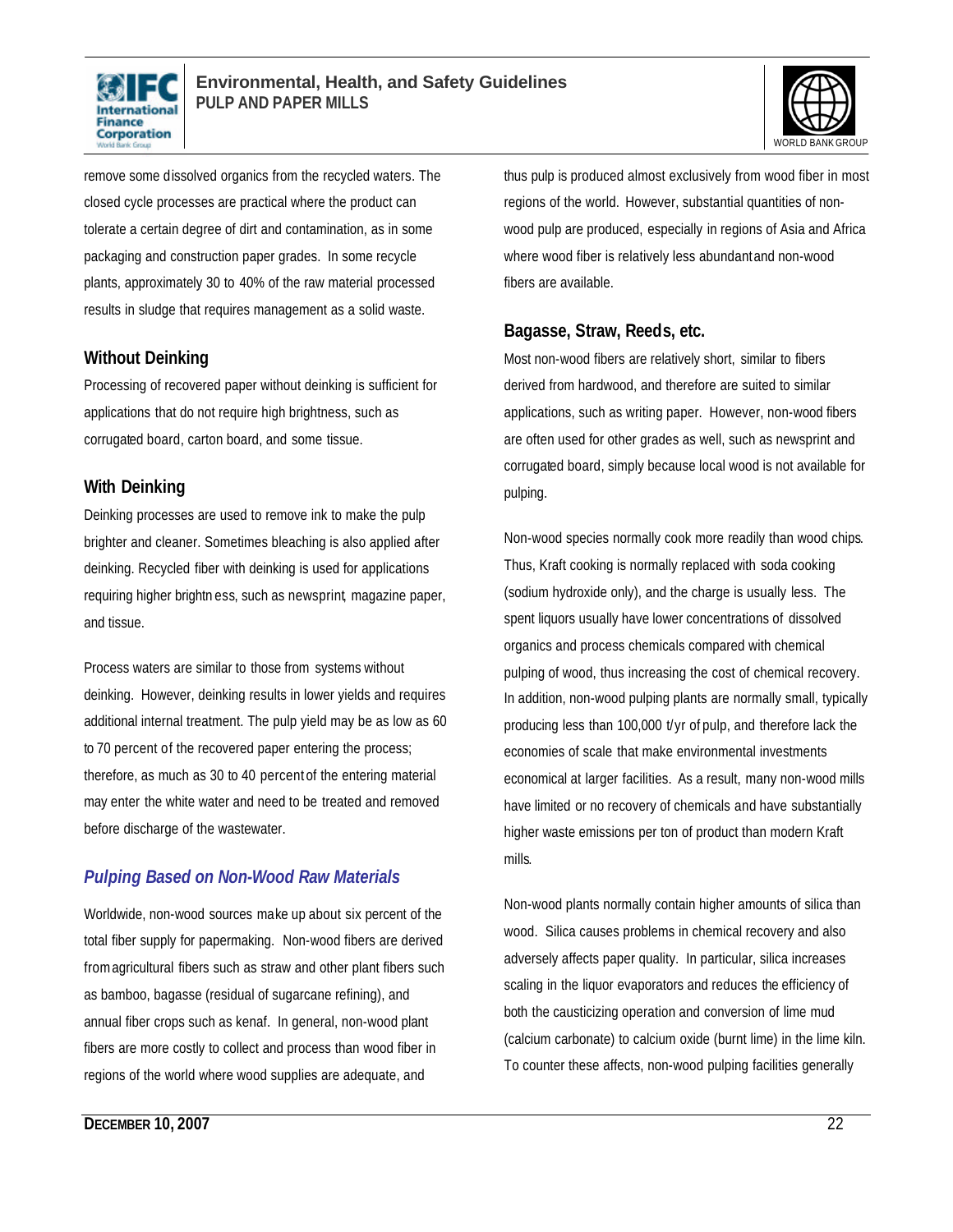



discharge higher proportions of lime mud and purchase higher amounts of lime or limestone as make-up.

#### **Cotton and Other Long Fibers**

Certain non-wood fibers have special and valuable properties for specialty products. For example, cotton linters, hemp, flax, and abaca fibers are long and useful for products such as document papers with water marks, security papers, banknote paper, tea bags, etc. The production of these specialty products is small and, therefore, is of limited concern in terms of potential environmental impact.

## **Bleaching**

Bleaching is any process that chemically alters pulp to increase its brightness. Bleached pulps create papers that are whiter, brighter, softer, and more absorbent than unbleached pulps. Bleached pulps are used for products where high purity is required and yellowing is not desired (e.g. printing and writing papers). Unbleached pulp is typically used to produce boxboard, linerboard, and grocery bags.

Any type of pulp may be bleached, but the type(s) of fiber and pulping processes used, as well as the desired qualities and end use of the final product, greatly affect the type and degree of pulp bleaching possible. The lignin content of a pulp is the major determinant of its bleaching potential. Pulps with high lignin content (e.g., mechanical or semi-chemical) are difficult to bleach fu lly and require heavy chemical inputs. Excessive bleaching of mechanical and semi-chemical pulps results in loss of pulp yield due to fiber destruction. Chemical pulps can be bleached to a greater extent due to their low (10 percent) lignin content.

Whereas delignification can be carried out within closed water systems, bleach plants tend to discharge effluent to external

treatment. Effluents from the bleach plant cannot easily be recirculated into the chemicals recovery mainly because they would increase the build-up of chlorides and other unwanted inorganic elements in the chemical recovery system, which can cause corrosion, scaling, and other problems.

### *Chemical Pulp*

The chemicals most commonly used in chemical pulp bleaching plants are sodium hydroxide, chlorine dioxide, oxygen, ozone, and hydrogen peroxide. Peracetic acid has recently become commercially available as a bleaching chemical. Chlorine and hypochlorite have largely been phased out as primary bleaching chemicals over recent years. Small amounts of chlorine are formed as a by-product in most of the chlorine dioxide generation systems, and at least part of this chlorine will be present when chlorine dioxide is used in bleaching. Chlorine dioxide and ozone have to be produced on site. Peroxide, oxygen, and alkali can be delivered to the mills. Ozone is a very reactive bleaching agent, while chlorine dioxide, oxygen, and hydrogen peroxide are less reactive.

The introduction of extended cooking and oxygen delignification have resulted in more efficient recovery of organic substances and allowed development of and use of chemicals other than chlorine in bleaching, thereby significantly reducing the total amount of organic compounds and total amount of chlorinated organic compounds generated during bleaching. Enzyme treatment before bleaching can also enhance the effectiveness of the bleaching chemicals used but typically results in a small loss of yield.

A bleach plant consists of a sequence of typically four to five separate bleaching stages. Different chemicals are added at each stage, and acid and alkali stages are usually alternated. Each bleaching stage consists of devices for mixing the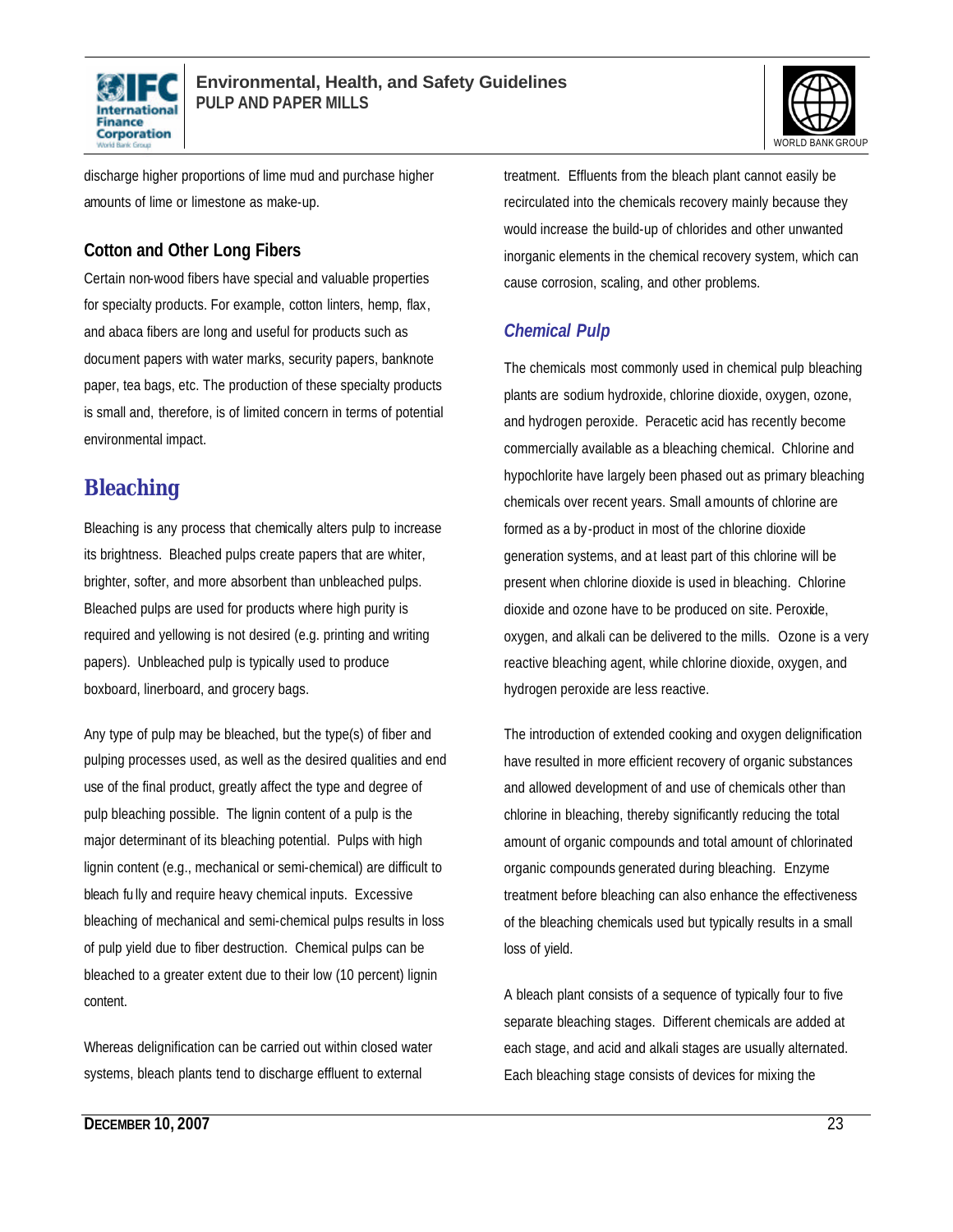



chemicals and the pulp, a bleaching reactor designed with a suitable residence time for chemical reactions, and washing equipment for separation of used chemicals and removal of lignin and other dissolved materials from the pulp.

The two main types of bleaching methods in use are ECF (Elemental Chlorine Free--no molecular or gaseous chlorine is dosed in the bleaching) and TCF (Totally Chlorine Free) bleaching. ECF bleaching uses chlorine dioxide, alkali for the extraction of dissolved lignin, and peroxide and oxygen for the reinforcement of the extraction stages. TCF bleaching uses oxygen, ozone or peracetic acid, and peroxide with alkali for lignin extraction. Both ECF and TCF bleaching are used at Kraft mills, although ECF is the more common.

#### *Mechanical Pulp*

Bleaching of mechanical pulp is based on lignin-saving methods and is fundamentally different from bleaching of chemical pulps, which is based on removal of lignin. The bleaching of mechanical pulp changes chromophoric groups of lignin polymers into a colorless form. Thus, the bleaching of mechanical pulp increases primarily the brightness of the pulp with minimum losses of dry solids and overall yield. The effect is not permanent, and the paper yellows with time. As it does not result in permanent brightness gain, bleached mechanical pulp is more suitable for newsprint and magazine paper than for books or archive papers.

The lignin- saving bleaching is carried out in one to two stages, depending on the final brightness requirements of the pulp. The bleaching stages are distinguished according to the bleaching agent applied.

Reductive bleaching uses sodium dithionite ( $Na<sub>2</sub>S<sub>2</sub>O<sub>3</sub>$ ), which does not dissolve organic material from the pulp, and therefore results in only a minimal reduction in yield. Residual dithionite in the pulp can cause corrosion of metallic components downstream in the process. In mo st mills a metal chelating agent (e.g. EDTA, DTPA) is used to prevent degradation of the dithionite.

Oxidative bleaching uses hydrogen peroxide  $(H_2O_2)$ . Peroxide bleaching results in an approximately 2 percent reduction in yield, mainly due to the alkalinity during the bleaching that results in some dissolution of organic substances in the wood (and in an increase of pollution load). Peroxide bleaching also improves the strength and water uptake capacity of the pulp. The bleaching process results in lower brightness in the presence of heavy metal ions; therefore, chelating agents (e.g. EDTA, DTPA) are usually added before bleaching to form complexes with heavy metals (e.g., Fe, Mn, Cu, Cr), which prevents the pulp from discoloring and the peroxide from decomposing. EDTA and DTPA contain nitrogen, which enters the wastewater. Introduction of a washing stage between pulping and bleaching is effective in reducing the problematic metals and can thus reduce the amount of chelating agent needed and improve the effectiveness of the applied peroxide. The bleached pulp is acidified with sulfuric acid or sulfur dioxide to a pH of 5 - 6.

## **Papermaking**

After pulping (and bleaching, if applicable), the finished pulp is processed into the stock used for paper manufacture. Market pulp, which is to be shipped off-site to paper or paperboard mills, is simply dried and baled during this step. Processing of pulp in integrated mills includes pulp blending specific to the desired paper product desired, dispersion in water, beati ng and refining to add density and strength, and addition of any necessary wet additives. Wet additives are used to create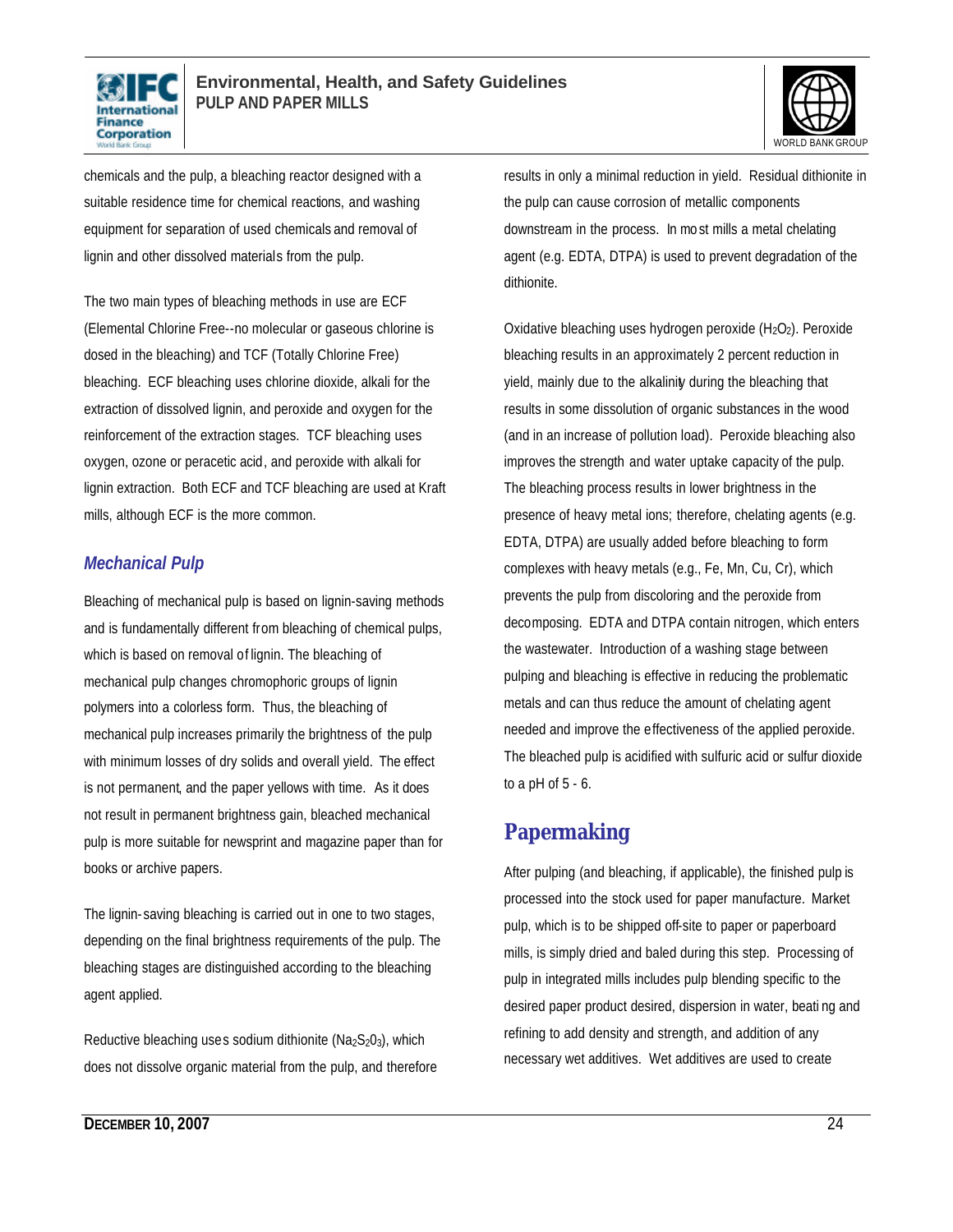



paper products with special properties or to facilitate the papermaking process. Wet additives include resins and waxes for water repellency; fillers such as clays, silicas, and talc; inorganic and organic dyes for coloring; and certain inorganic chemicals (e.g., calcium sulfate, zinc sulfide, and titanium dioxide) for improved texture, print quality, opacity, and brightness.

The processed pulp is converted into a paper product via a paper production machine, traditionally a Fourdrinier type machine, but increasingly using proprietary twin-wire systems. In paper machines, the fiber slurry is deposited on a moving wire belt that carries it through the first stages of the process. Water is removed by gravity, vacuum chambers, and vacuum rolls. This excess water is recycled to the fiber recovery step of the process due to its high fiber content. The continuous sheet is then pressed between a series of cylinders to remove more water and compress the fibers.

After pressing, the sheet enters a drying section, where the paper fibers begin to bond together as steam heated cylinders compress the sheets. In the calender process, the sheet is pressed between heavy rolls to reduce paper thickness and produce a smooth surface. Coatings can be applied to the paper at this point to improve gloss, color, printing detail, and brilliance. Lighter coatings are applied on-machine, while heavy coatings are performed off-machine. The paper product is then spooled for storage.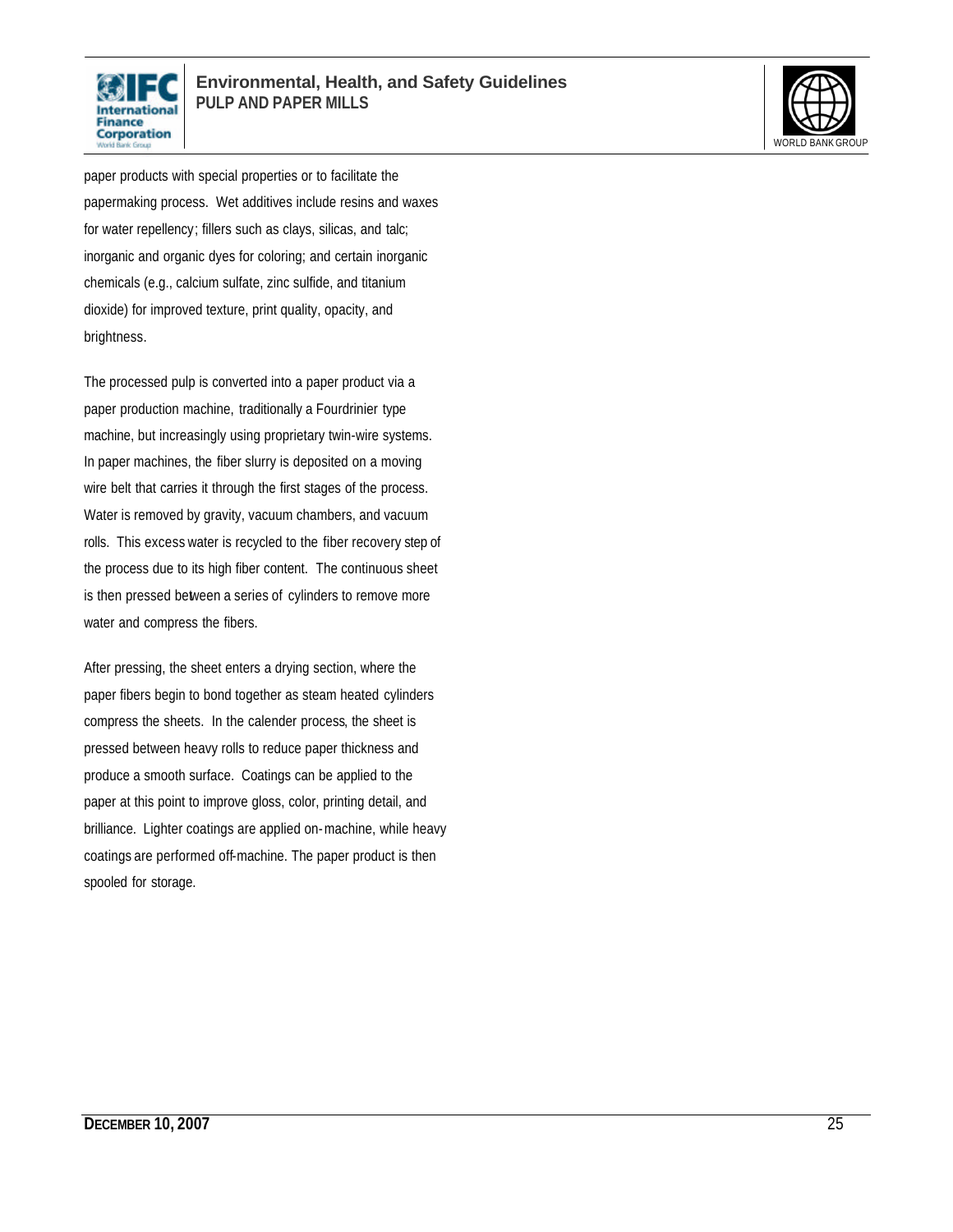



## **Annex B - Effluents and Emissions Guidelines / Resource Use Benchmarks**

| Table 1 (a)-Effluent Guidelines for Pulp<br>and Paper Facilities--Bleached Kraft<br>Pulp, Integrated |                     |                  |  |  |
|------------------------------------------------------------------------------------------------------|---------------------|------------------|--|--|
| <b>Units</b><br><b>Guideline</b><br>Parameter                                                        |                     |                  |  |  |
| Flow a                                                                                               | m <sup>3</sup> /ADt | 50               |  |  |
| рH                                                                                                   |                     | $6 - 9$          |  |  |
| <b>TSS</b>                                                                                           | kg/ADt              | 1.5              |  |  |
| COD                                                                                                  | kg/ADt              | 20               |  |  |
| BOD <sub>5</sub>                                                                                     | kg/ADt              | 1                |  |  |
| <b>AOX</b>                                                                                           | kg/ADt              | 0.25             |  |  |
| <b>Total N</b>                                                                                       | kg/ADt              | 0.2 <sup>b</sup> |  |  |
| <b>Total P</b>                                                                                       | kg/ADt              | 0.03             |  |  |

| Table 1 (b)-Effluent Guidelines for Pulp<br>and Paper Facilities--Unbleached Kraft Pulp,<br><b>Integrated</b> |            |         |  |
|---------------------------------------------------------------------------------------------------------------|------------|---------|--|
| <b>Guideline</b><br><b>Units</b><br>Parameter                                                                 |            |         |  |
| Flow a                                                                                                        | $m^3$ /ADt | 25      |  |
| рH                                                                                                            |            | $6 - 9$ |  |
| <b>TSS</b>                                                                                                    | kg/ADt     | 1.0     |  |
| COD                                                                                                           | kg/ADt     | 10      |  |
| BOD <sub>5</sub>                                                                                              | kg/ADt     | 0.7     |  |
| <b>Total N</b>                                                                                                | kg/ADt     | 0.2     |  |
| Total P                                                                                                       | kg/ADt     | 0.02    |  |

**Table 1 (c)—Effluent Guidelines for Sulfite Pulp and Paper Facilities—Sulfite Pulp, Integrated and Non-Integrated**

| <b>Parameter</b> | <b>Units</b>        | <b>Guideline</b> |
|------------------|---------------------|------------------|
| Flow a           | m <sup>3</sup> /ADt | 55 <sup>d</sup>  |
| pH               |                     | $6 - 9$          |
| <b>TSS</b>       | kg/ADt              | 2.0              |
| COD              | kg/ADt              | 30 <sup>c</sup>  |
| BOD <sub>5</sub> | kg/ADt              | 2.0              |
| <b>AOX</b>       | kg/ADt              | 0.005            |
| <b>Total N</b>   | kg/ADt              | 0.5              |
| <b>Total P</b>   | kg/ADt              | 0.05             |

| Table 1 (d)-Effluent Guidelines for CTMP<br><b>Facilities</b> |              |                  |  |
|---------------------------------------------------------------|--------------|------------------|--|
| <b>Parameter</b>                                              | <b>Units</b> | <b>Guideline</b> |  |
| Flow a                                                        | $m^3$ /ADt   | 20               |  |
| рH                                                            |              | $6 - 9$          |  |
| <b>TSS</b>                                                    | kg/ADt       | 1.0              |  |
| COD                                                           | kg/ADt       | 5                |  |
| BOD <sub>5</sub>                                              | kg/ADt       | 1.0              |  |
|                                                               |              |                  |  |
| <b>Total N</b>                                                | kg/ADt       | 0.2              |  |
| <b>Total P</b>                                                | kg/ADt       | 0.01             |  |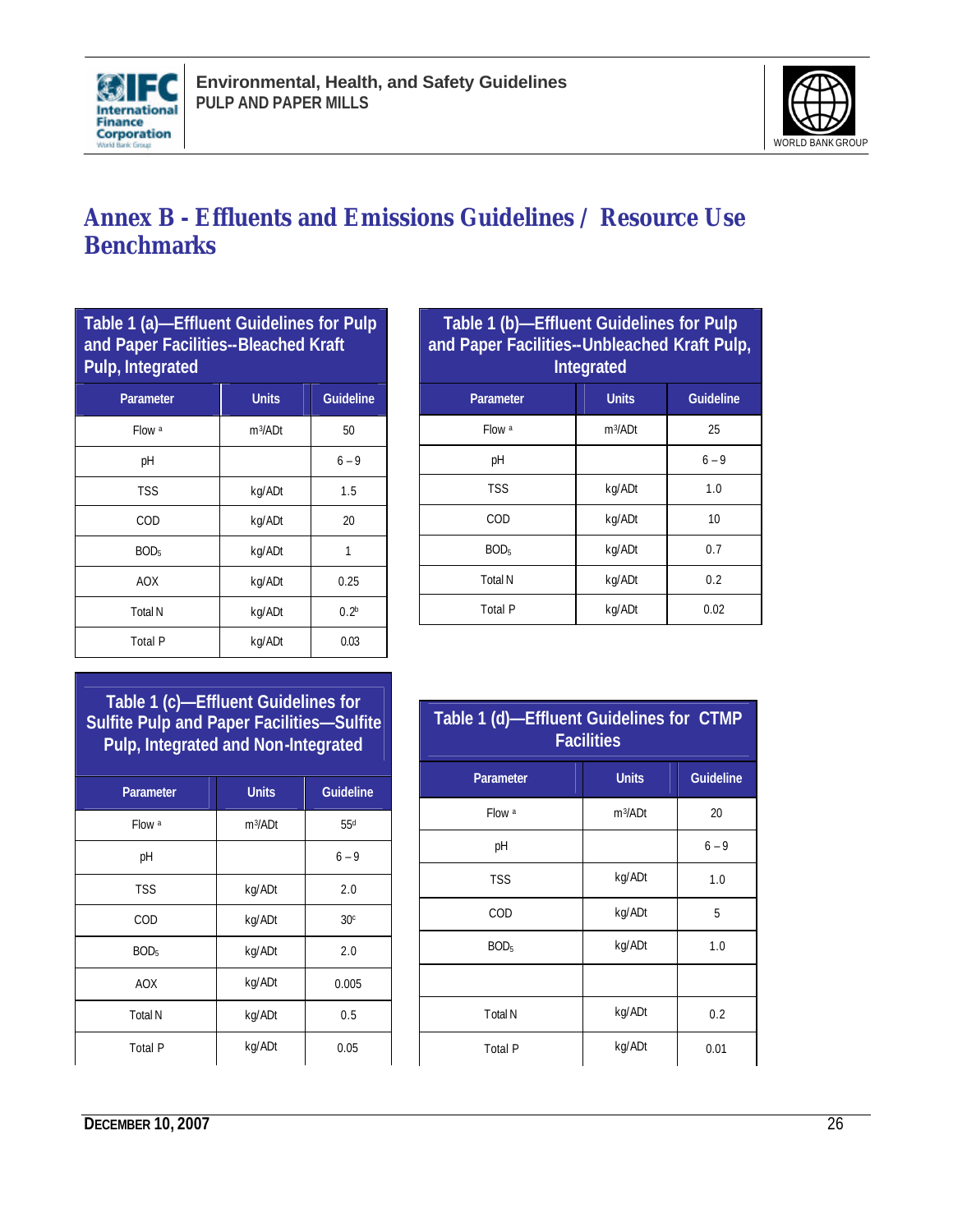



| Table 1 (e)-Effluent Guidelines for Pulp<br>and Paper Facilities-Mechanical<br><b>Pulping, Integrated</b> |                     |                  |
|-----------------------------------------------------------------------------------------------------------|---------------------|------------------|
| Parameter                                                                                                 | <b>Units</b>        | <b>Guideline</b> |
| Flow a                                                                                                    | m <sup>3</sup> /ADt | 20               |
| рH                                                                                                        |                     | $6 - 9$          |
| <b>TSS</b>                                                                                                | kg/ADt              | 0.5              |
| COD                                                                                                       | kg/ADt              | 5.0              |
| BOD <sub>5</sub>                                                                                          | kg/ADt              | 0.5              |
| <b>AOX</b>                                                                                                | kg/ADt              | 0.01             |
| <b>Total N</b>                                                                                            | kg/ADt              | 0.1              |
| <b>Total P</b>                                                                                            | kg/ADt              | 0.01             |

| Table 1(f)-Effluent Guidelines for Pulp |
|-----------------------------------------|
| and Paper Facilities-Recycled Fiber,    |
| <b>Without Deinking, Integrated</b>     |

| <b>Parameter</b> | <b>Units</b> | <b>Guideline</b> |
|------------------|--------------|------------------|
|                  |              |                  |
| Flow a           | $m^3$ /ADt   | 10               |
| pH               |              | $6 - 9$          |
| <b>TSS</b>       | kg/ADt       | 0.15             |
| COD              | kg/ADt       | 1.5              |
| BOD <sub>5</sub> | kg/ADt       | 0.15             |
| <b>AOX</b>       | kg/ADt       | 0.005            |
| <b>Total N</b>   | kg/ADt       | 0.05             |
| <b>Total P</b>   | kg/ADt       | 0.005            |

### **Table 1(g)—Effluent Guidelines for Pulp and Paper Facilities—Recycled Fiber, With Deinking, Integrated**

| Parameter        | <b>Units</b> | <b>Guideline</b> |
|------------------|--------------|------------------|
|                  |              |                  |
| Flow a           | $m^3$ /ADt   | 15               |
| pH               |              | $6 - 9$          |
| <b>TSS</b>       | kg/ADt       | 0.3              |
| COD              | kg/ADt       | 4.0              |
| BOD <sub>5</sub> | kg/ADt       | 0.2              |
| <b>AOX</b>       | kg/ADt       | 0.005            |
| <b>Total N</b>   | kg/ADt       | 0.1              |
| <b>Total P</b>   | kg/ADt       | 0.01             |

### **Table 1 (h)—Effluent Guidelines for Pulp and Paper Facilities—Recycled Fiber Tissue Mills**

| <b>Parameter</b> | <b>Units</b>        | <b>Guideline</b> |
|------------------|---------------------|------------------|
| Flow a           | m <sup>3</sup> /ADt | 25               |
| pH               |                     | $6 - 9$          |
| <b>TSS</b>       | kg/ADt              | 0.4              |
| COD              | kg/ADt              | 4.0              |
| BOD <sub>5</sub> | kg/ADt              | 0.5              |
| <b>AOX</b>       | kg/ADt              | 0.005            |
| <b>Total N</b>   | kg/ADt              | 0.25             |
| <b>Total P</b>   | kg/ADt              | 0.015            |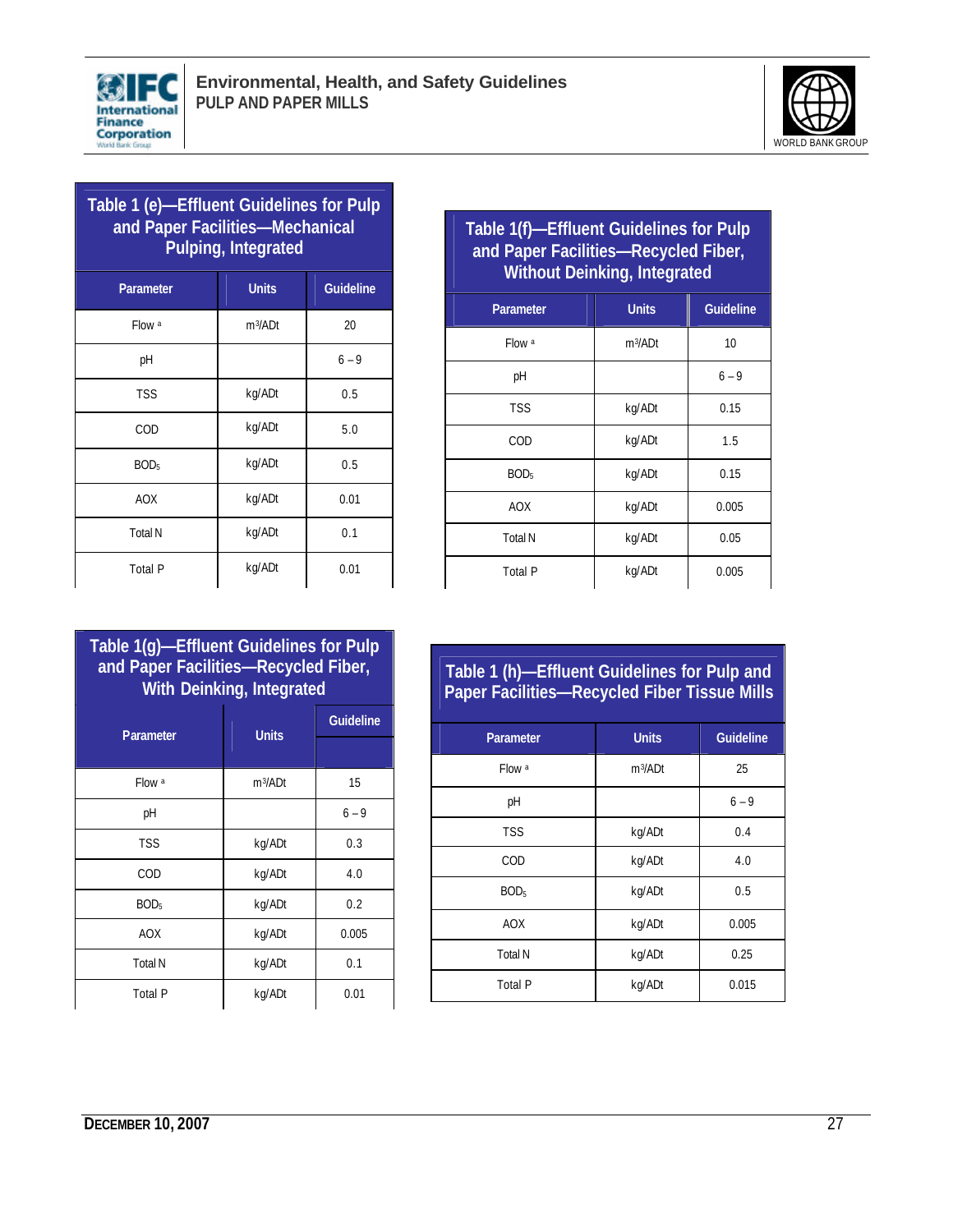



| Table 1 (i)-Effluent Guidelines for Pulp<br>and Paper Facilities-Uncoated Fine<br><b>Paper Mills</b> |                     |         |  |
|------------------------------------------------------------------------------------------------------|---------------------|---------|--|
| <b>Guideline</b><br><b>Units</b><br>Parameter                                                        |                     |         |  |
| Flow a                                                                                               | m <sup>3</sup> /ADt | 15      |  |
| рH                                                                                                   |                     | $6 - 9$ |  |
| <b>TSS</b>                                                                                           | kg/ADt              | 0.4     |  |
| COD                                                                                                  | kg/ADt              | 2.0     |  |
| BOD <sub>5</sub>                                                                                     | kg/ADt              | 0.25    |  |
| <b>AOX</b>                                                                                           | kg/ADt              | 0.005   |  |
| <b>Total N</b>                                                                                       | kg/ADt              | 0.2     |  |
| <b>Total P</b>                                                                                       | kg/ADt              | 0.01    |  |

| Table 1(j)-Effluent Guidelines for Pulp<br>and Paper Facilities-Coated Fine Paper<br><b>Mills</b> |            |         |  |
|---------------------------------------------------------------------------------------------------|------------|---------|--|
| <b>Guideline</b><br><b>Units</b><br>Parameter                                                     |            |         |  |
| Flow a                                                                                            | $m^3$ /ADt | 15      |  |
| рH                                                                                                |            | $6 - 9$ |  |
| <b>TSS</b>                                                                                        | kg/ADt     | 0.4     |  |
| COD                                                                                               | kg/ADt     | 1.5     |  |
| BOD <sub>5</sub>                                                                                  | kg/ADt     | 0.25    |  |
| <b>AOX</b>                                                                                        | kg/ADt     | 0.005   |  |
| <b>Total N</b>                                                                                    | kg/ADt     | 0.2     |  |
| Total P                                                                                           | kg/ADt     | 0.01    |  |

| Table 1 (k)—Effluent Guidelines for Pulp |  |
|------------------------------------------|--|
| and Paper Facilities—Tissue Mills        |  |

| <b>Parameter</b> | <b>Units</b>        | <b>Guideline</b> |
|------------------|---------------------|------------------|
| Flow a           | m <sup>3</sup> /ADt | 25k              |
| pH               |                     | $6 - 9$          |
| <b>TSS</b>       | kg/ADt              | 0.4              |
| COD              | kg/ADt              | 1.5              |
| BOD <sub>5</sub> | kg/ADt              | 0.4              |
| <b>AOX</b>       | kg/ADt              | 0.01             |
| <b>Total N</b>   | kg/ADt              | 0.25             |
| <b>Total P</b>   | kg/ADt              | 0.015            |
|                  |                     |                  |

| Table 1 (I)-Effluent Guidelines for Pulp and<br>Paper Facilities-Fiber Preparation, Non-<br><b>Wood</b> |              |                  |  |  |
|---------------------------------------------------------------------------------------------------------|--------------|------------------|--|--|
| Parameter                                                                                               | <b>Units</b> | <b>Guideline</b> |  |  |
| Flow a                                                                                                  | $m^3$ /ADt   | 50               |  |  |
| рH                                                                                                      |              | $6 - 9$          |  |  |
| <b>TSS</b>                                                                                              | kg/ADt       | 2.0              |  |  |
| COD                                                                                                     | kg/ADt       | 30               |  |  |
| BOD <sub>5</sub>                                                                                        | kg/ADt       | 2.0              |  |  |
| <b>Total N</b>                                                                                          | kg/ADt       | 0.5              |  |  |
| Total P                                                                                                 | kg/ADt       | 0.05             |  |  |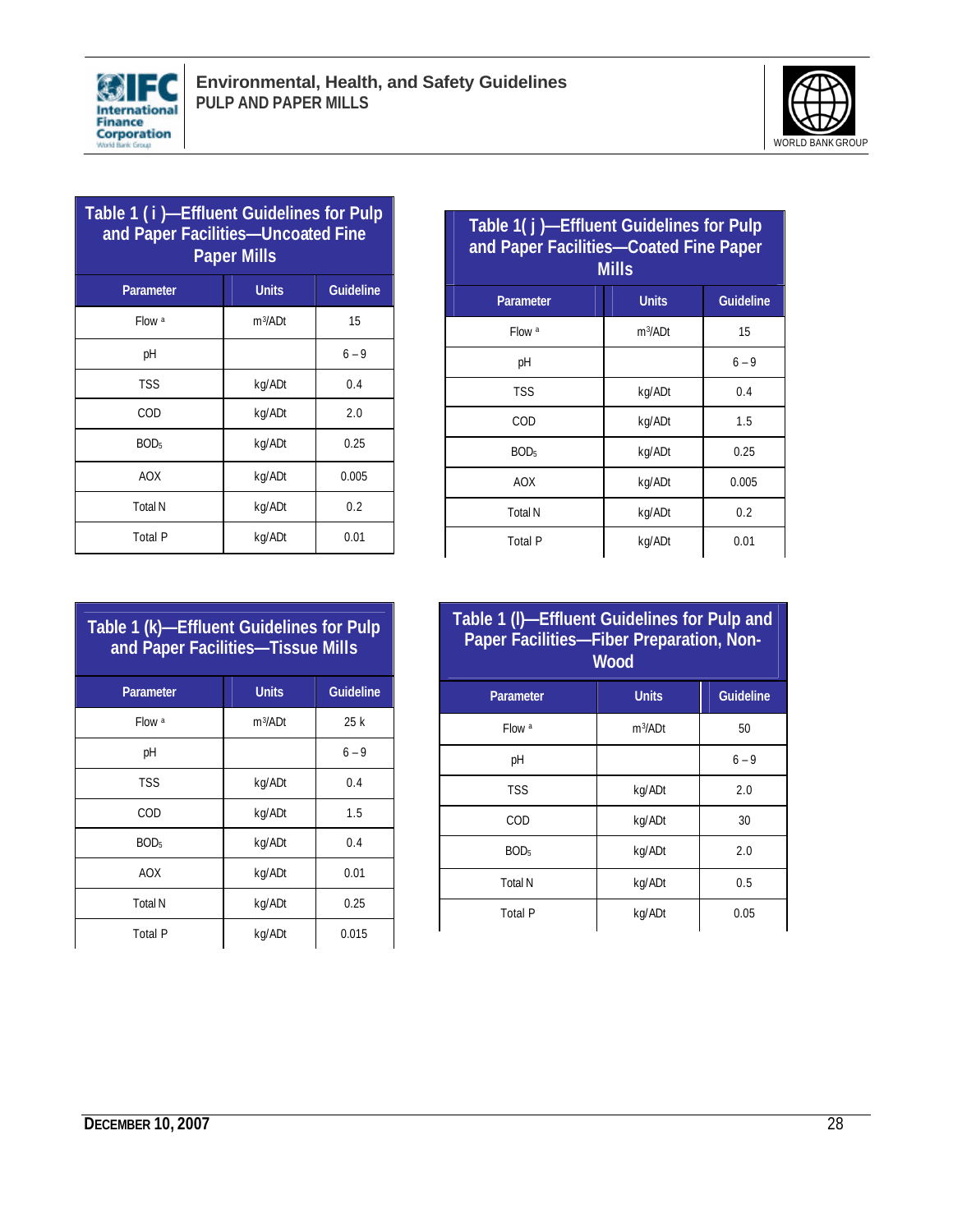



*Sources: European Commission. 2001. Integrated Pollution Prevention and Control (IPPC) Reference Document on Best Available Techniques in the Pulp and Paper Industry. December 2001; and U.S. EPA Effluent Guidelines for the Pulp, Paper, and Paperboard Point Source Category, 40 CFR Part 430. Notes: kg/ADt = kilograms of pollutant per 1,000 kg of air dry pulp a Cooling water and other clean water are discharged separately and are not included. b Any nitrogen discharge associated with the use of complexing agents should be added to the figure of tot -N.*

*c Because of higher kappa number after cooking for magnefite process the BAT* 

*associated level is 35 kg COD/ADt.*

*d Does not include process water from the paper mill in integrated sulfite pulp mills.*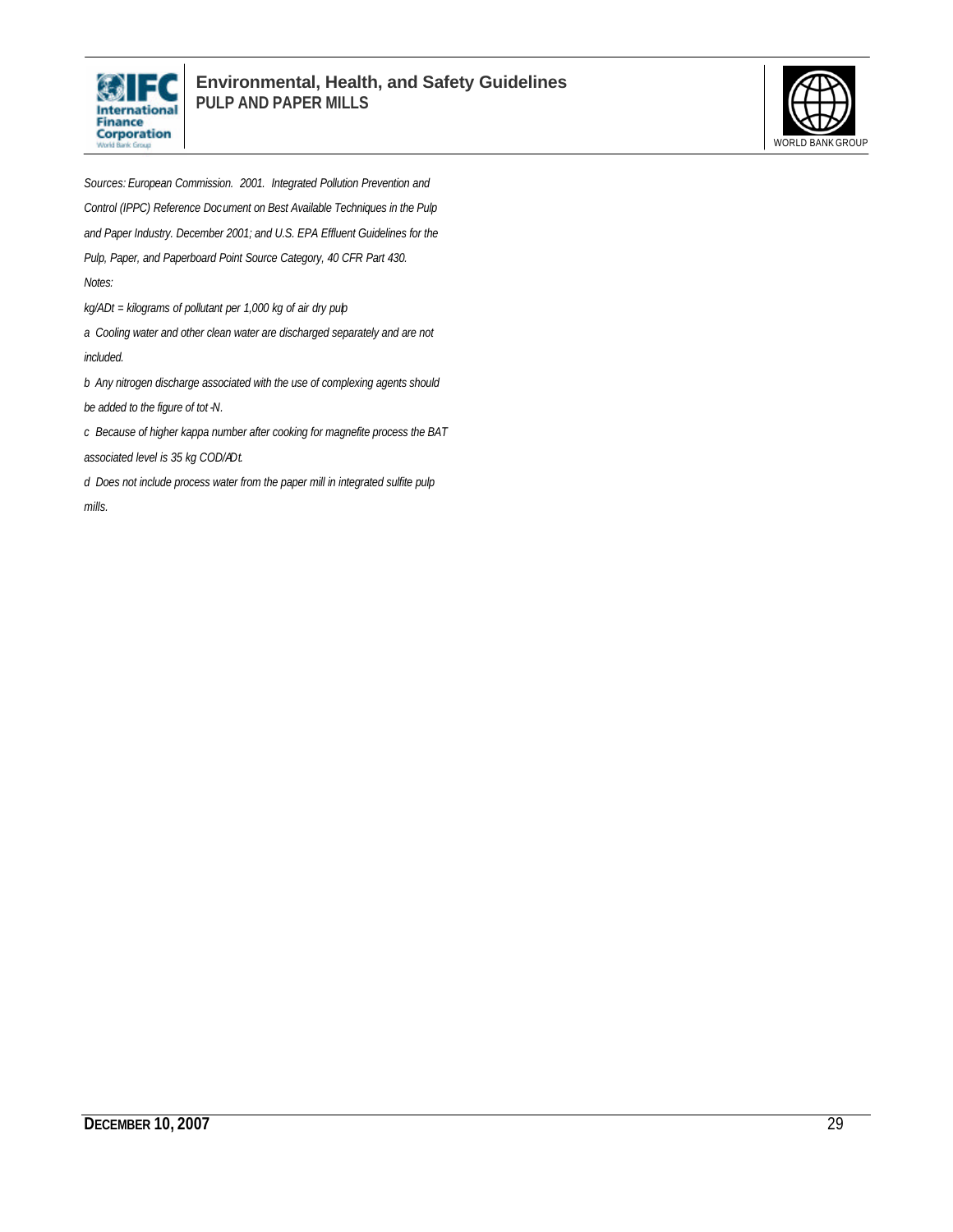



| Table 2-Emission Guidelines for Pulp and Paper<br><b>Facilities</b> |                                           |              |                                                                |  |
|---------------------------------------------------------------------|-------------------------------------------|--------------|----------------------------------------------------------------|--|
| <b>Parameter</b>                                                    | <b>Type of Mill</b>                       | <b>Units</b> | <b>Guideline</b><br><b>Value</b>                               |  |
| TSP                                                                 | Kraft, bleached                           | kg/ADt       | 0.5                                                            |  |
|                                                                     | Kraft,<br>unbleached-<br>Integrated       | kg/ADt       | 0.5                                                            |  |
|                                                                     | Sulfite, integrated<br>and non-integrated | kg/ADt       | 0.15                                                           |  |
| $SO2$ as S                                                          | Kraft, bleached                           | kg/ADt       | 0.4                                                            |  |
|                                                                     | Kraft.<br>unbleached-<br>Integrated       | kg/ADt       | 0.4                                                            |  |
|                                                                     | Sulfite, integrated<br>and non-integrated | kg/ADt       | 1.0                                                            |  |
| $NOx$ as $NO2$                                                      | Kraft, bleached                           | kg/ADt       | $1.5$ for<br>hardwood<br>pulp<br>$2.0$ for<br>softwood<br>pulp |  |
|                                                                     | Kraft,<br>unbleached-<br>Integrated       | kg/ADt       | $1.5$ for<br>hardwood<br>pulp<br>$2.0$ for<br>softwood<br>pulp |  |
|                                                                     | Sulfite, integrated<br>and non-integrated | kg/ADt       | 2.0                                                            |  |
| TRS as S                                                            | Kraft, bleached                           | kg/ADt       | 0.2                                                            |  |
|                                                                     | Kraft,<br>unbleached-<br>Integrated       | kg/ADt       | 0.2                                                            |  |

*Sources: European Commission. 2001. Integrated Pollution Prevention and Control (IPPC) Reference Document on Best Available Techniques in the Pulp and Paper Industry. December 2001; and U.S. EPA National Emission Standards for Hazardous Air Pollutants For Source Categories, 40 CFR Part 63. Notes:*

- *TSP= total suspended particulates*
- *SO2 = sulfur dioxide*
- *S = sulfur*
- *NO2 = nitrogen dioxide*

*N = nitrogen*

*TRS = total reduced sulfur compounds*

*Kg/ADt = kilograms of pollut ant per 1,000 kg of air dry pulp*